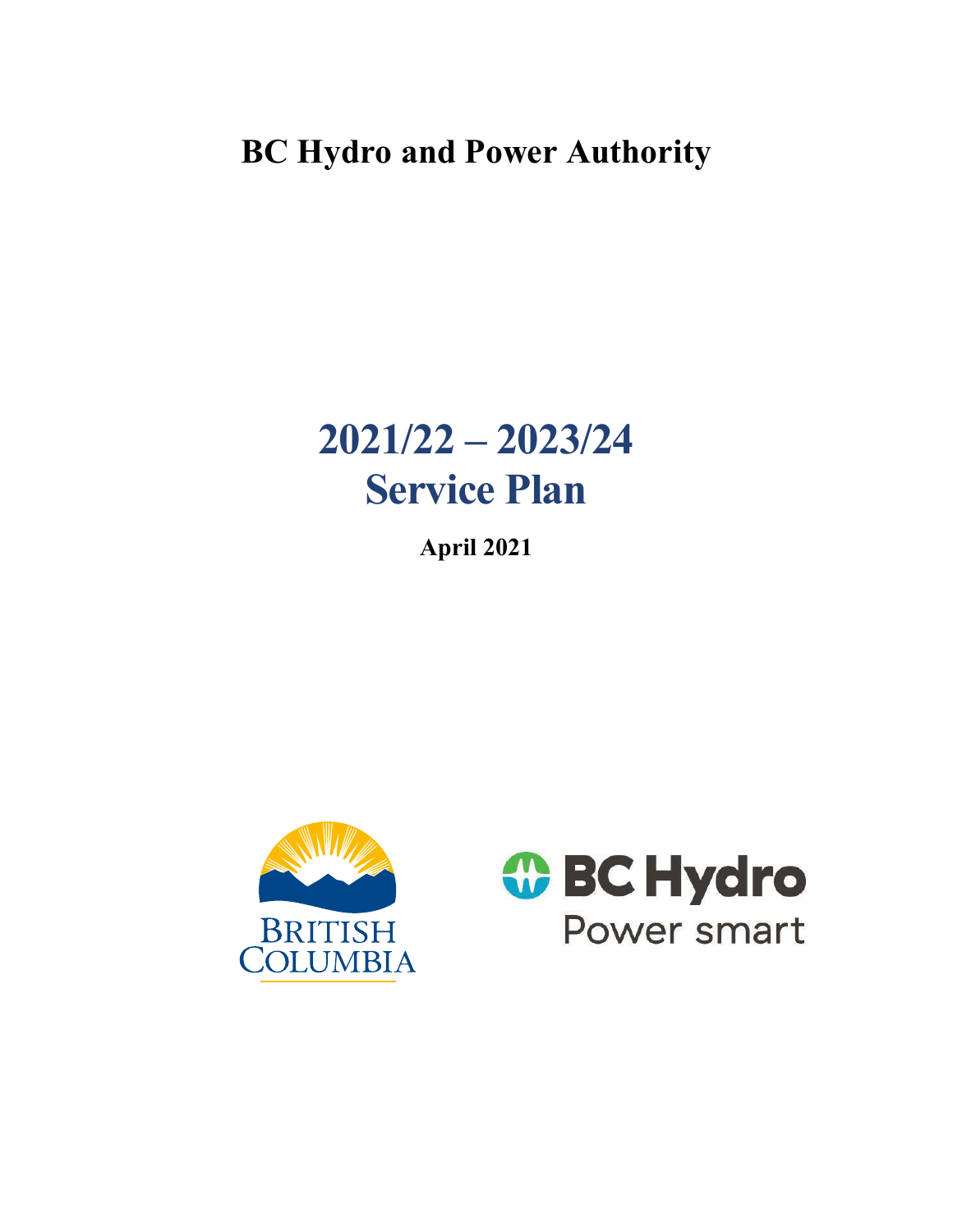For more information on BC Hydro contact:

333 Dunsmuir Street

Vancouver, BC

V6B 5R3

Lower Mainland

604 BCHYDRO

(604 224 9376)

Outside Lower Mainland

1 800 BCHYDRO

(1 800 224 9376)]

Or visit our website at

[bchydro.com](https://www.bchydro.com/index.html)

Published by BC Hydro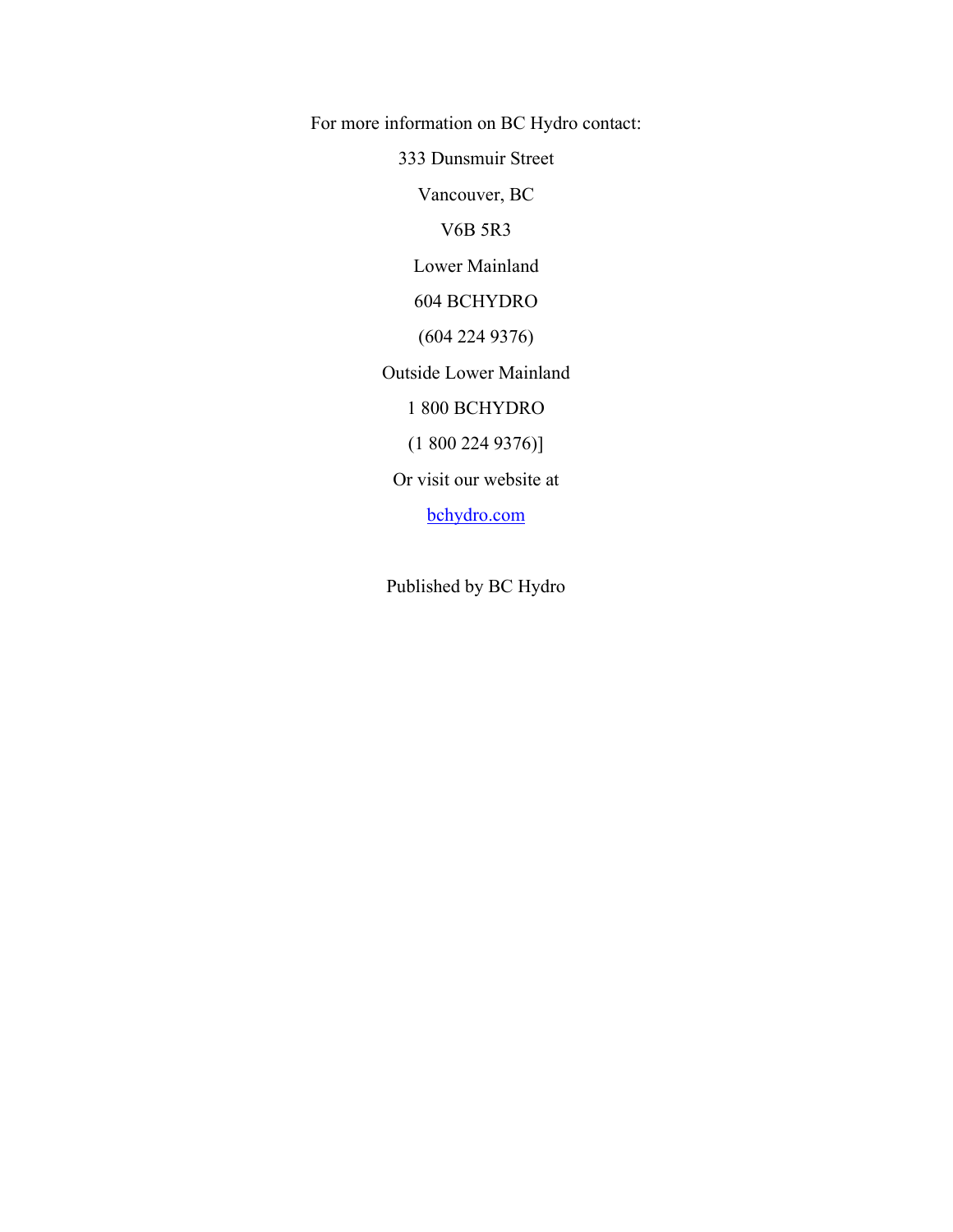# <span id="page-2-0"></span>**Board Chair's Accountability Statement**



The 2021/22 – 2023/24 BC Hydro Service Plan was prepared under the Board's direction in accordance with the *Budget Transparency and Accountability Act*. The plan is consistent with government's strategic priorities and fiscal plan. The Board is accountable for the contents of the plan, including what has been included in the plan and how it has been reported. The Board is responsible for the validity and reliability of the information included in the plan.

All significant assumptions, policy decisions, events and identified risks, as of February 28, 2021 have been considered in preparing the plan. The performance measures presented are consistent with the *Budget* 

*Transparency and Accountability Act*, BC Hydro's mandate and goals, and focus on aspects critical to the organization's performance. The targets in this plan have been determined based on an assessment of BC Hydro's operating environment, forecast conditions, risk assessment and past performance.

DE alle

Doug Allen Board Chair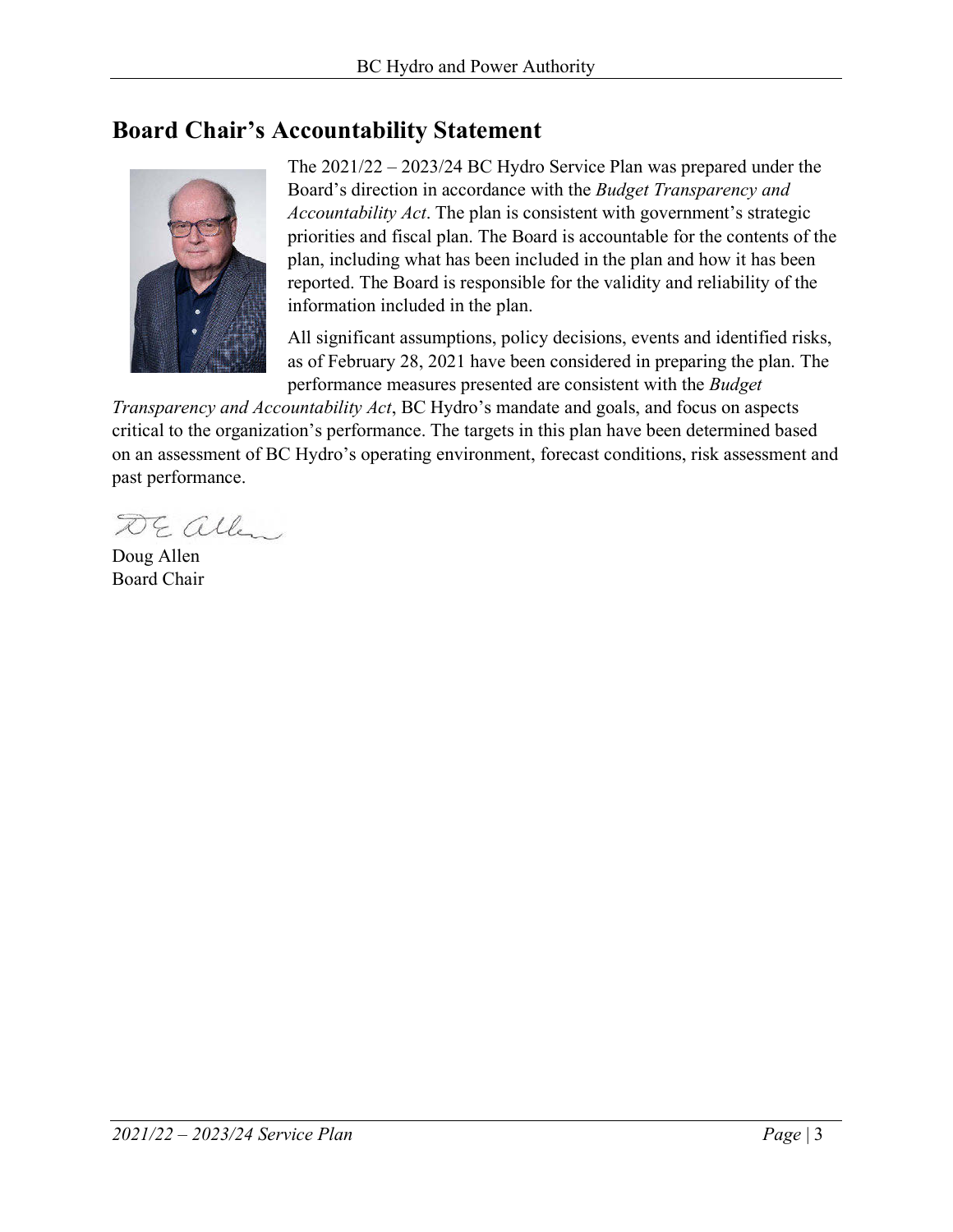# **Table of Contents**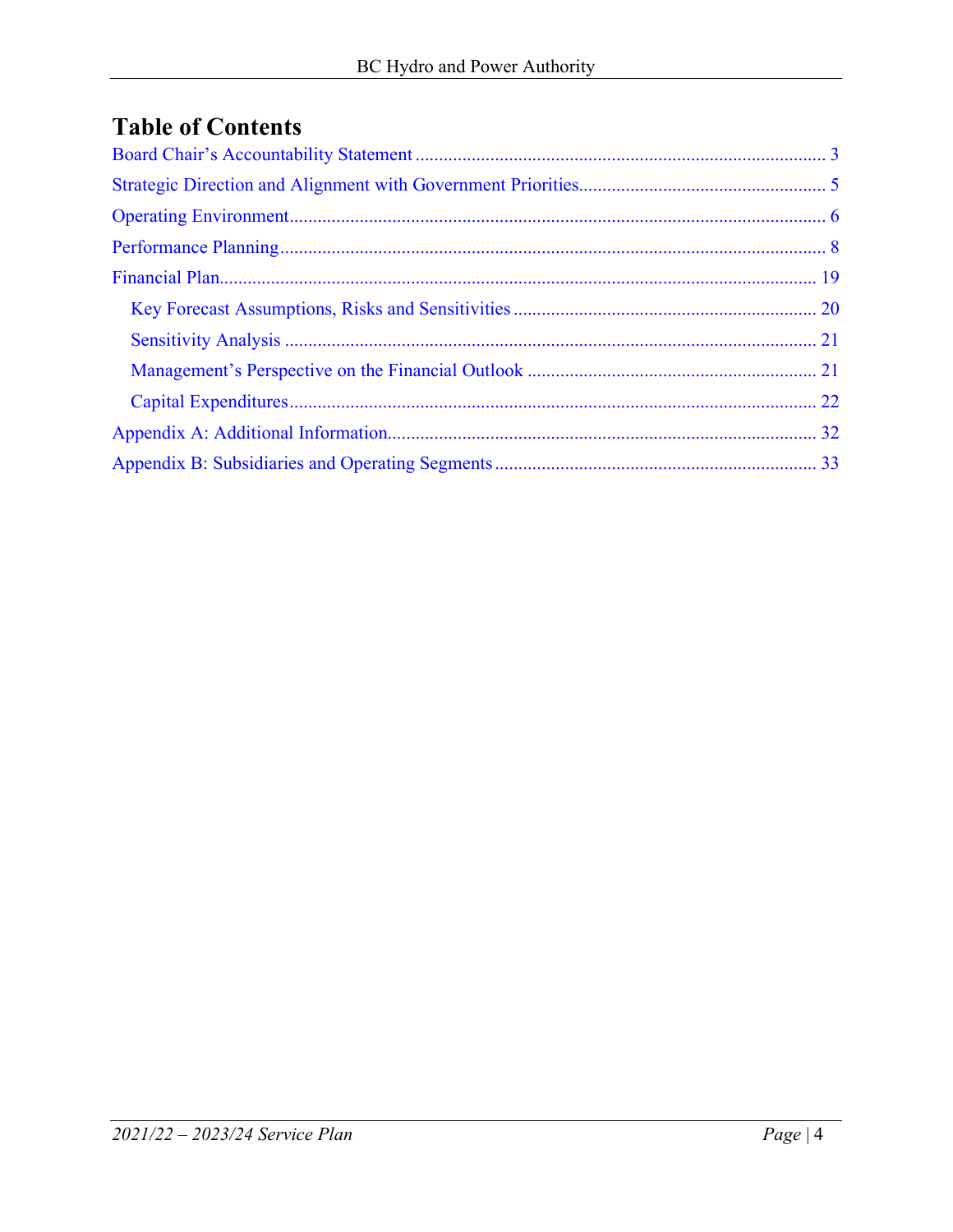# <span id="page-4-0"></span>**Strategic Direction and Alignment with Government Priorities**

In 2021/22, British Columbians continue to face significant challenges as a result of the global COVID-19 pandemic. Recovering from the pandemic will require focused direction, strong alignment and ongoing engagement between public sector organizations and the Government of British Columbia. The government has identified five foundational principles that will inform each Crown agency's policies and programs and contribute to COVID recovery: putting people first, lasting and meaningful reconciliation, equity and anti-racism, a better future through fighting climate change and meeting our greenhouse gas commitments, and a strong, sustainable economy that works for everyone.

BC Hydro is one of the largest electric utilities in Canada and is publicly owned by the people of British Columbia. We generate and provide electricity to 95 percent of B.C.'s population and serve over four million people. The electricity we generate and deliver to customers throughout the province powers our economy and quality of life.

As a provincial Crown Corporation, BC Hydro reports to the Provincial Government through the Minister of Energy, Mines and Low Carbon Innovation. Government's expectations are expressed through the following legislation and policy:

- The *[Hydro and Power Authority Act](http://www.bclaws.ca/civix/document/id/complete/statreg/96212_01)*
- The *[Utilities Commission Act](http://www.bclaws.ca/Recon/document/ID/freeside/00_96473_01)*
- The *BC [Hydro Public Power Legacy and Heritage Contract Act](http://www.bclaws.ca/civix/document/id/complete/statreg/03086_01)*
- The *[Clean Energy Act](http://www.bclaws.ca/civix/document/id/consol24/consol24/00_10022_01)* (CEA)
- [CleanBC](https://blog.gov.bc.ca/app/uploads/sites/436/2019/02/CleanBC_Full_Report_Updated_Mar2019.pdf)

Our mission is: we are here to safely provide our customers with reliable, affordable, clean electricity. We have set out a three-year plan with strategies, performance measures and targets, aligned with the priorities in the B.C. Government's [Mandate Letter to BC Hydro,](https://www2.gov.bc.ca/gov/content/governments/organizational-structure/ministries-organizations/crown-corporations/bc-hydro-and-power-authority) to fulfill our mission on behalf of our customers and the Province.

Climate change, technological advances and evolving customer energy needs continue to transform our business. While we navigate these ongoing developments, we have the important responsibility of keeping electricity rates affordable for our customers and funding necessary investments in our system to ensure British Columbians continue to receive reliable and clean electricity.

We are implementing the outcomes from the Comprehensive Review of BC Hydro to strategically position BC Hydro for long-term success, while meeting the Province's climate goals and keeping rates affordable for British Columbians. To help advance the Province's [CleanBC](https://cleanbc.gov.bc.ca/) climate and economic development objectives, we are encouraging our customers to use our clean and reliable electricity to power their homes, vehicles and businesses in order to reduce greenhouse gas (GHG) emissions. We are also advancing affordability initiatives to help our customers save money on their electricity bills and continuing to focus on making it easier for our customers to do business with us.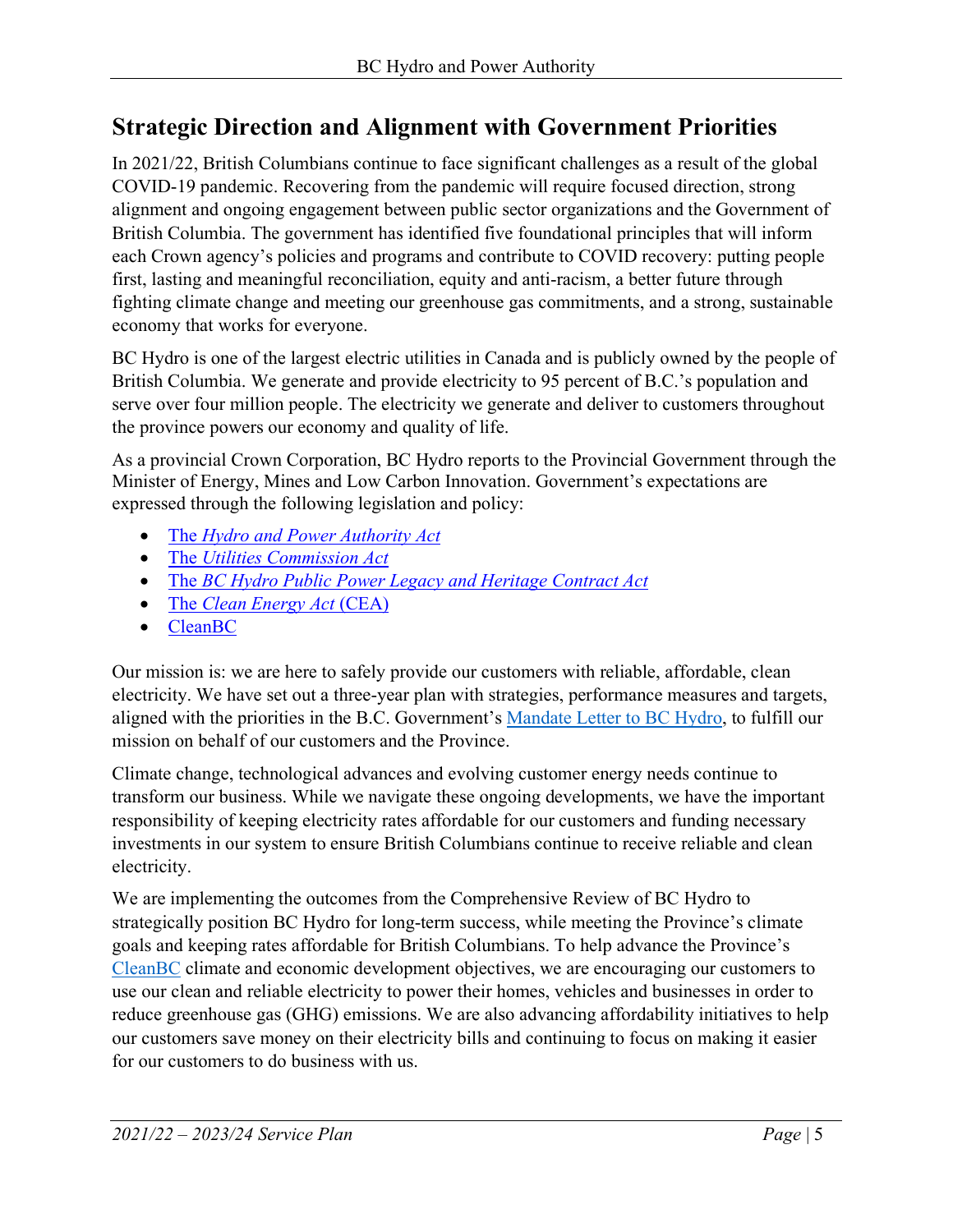To ensure sustained economic and social benefits for customers, we manage our capital portfolio with an emphasis on cost consciousness, respect for the environment and communities in which we work, and in particular, strengthening our relationships with Indigenous communities.

BC Hydro will continue making investments to expand and maintain the system to meet our customers' growing needs and expectations, while managing our costs, helping keep electricity bills affordable for our customers and improving our service.

# <span id="page-5-0"></span>**Operating Environment**

As a utility that operates in a high hazard industry, we are committed to ensuring our workforce goes home safely every day and that the public is safe around our system. We are continuously working to improve our performance by implementing integrated safety and compliance framework and programs.

The COVID-19 pandemic has presented unprecedented challenges for BC Hydro and our customers. However, it has also made our role as an essential service, providing clean, reliable and affordable electricity to our customers more important than ever. As a Crown Corporation, we will continue to support the Province and our customers to help B.C.'s economy recover from the effects of COVID-19.

BC Hydro will continue to address the considerable challenges of the Site C project to allow us to continue to provide the clean, reliable and affordable electricity that is vital to British Columbia's economic prosperity. Prior to the onset of COVID-19, BC Hydro had identified that the project was facing significant cost pressures that were being assessed, monitored and managed to the best extent possible. The COVID-19 pandemic, along with the need for foundation enhancements on the right bank to contend with unanticipated geotechnical conditions, added further significant cost and schedule pressures.

On February 26, 2021, the Province of B.C. announced an updated cost estimate for the Site C project of \$16 billion. This includes a new expected in-service date of 2025, a one-year delay due to COVID-19. The Province also released the independent review of the project by Peter Milburn, with 17 recommendations aimed at improving oversight and governance. The Province and BC Hydro accepted all recommendations and will work to implement them in order to safely complete the Site C project.

BC Hydro is regulated by the British Columbia Utilities Commission (BCUC). As the independent regulator of BC Hydro, the BCUC reviews BC Hydro's costs, proposed rate increases, integrated resource planning and almost all regulatory accounts, programs and capital projects. On December 22, 2020, BC Hydro submitted the Fiscal 2022 Revenue Requirements Application to the BCUC and in 2021/22, we will prepare a comprehensive Revenue Requirements Application for Fiscal 2023 onwards. These applications reflect our efforts to continue to deliver safe and reliable power, while keeping electricity affordable for our customers.

We are developing an Integrated Resource Plan that will outline how BC Hydro is preparing for the evolving energy landscape that includes climate goals, technological advances, changing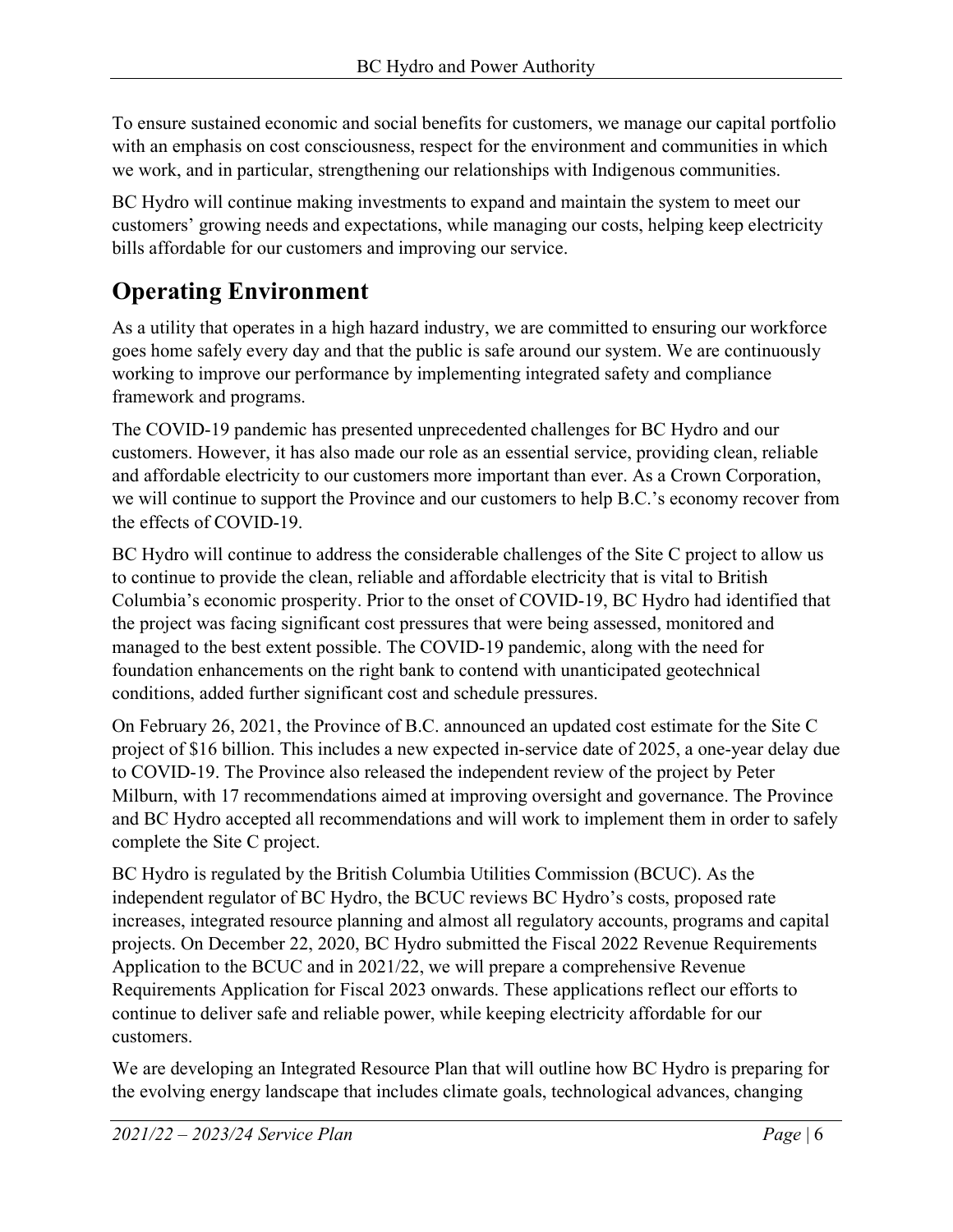customer preferences and market conditions. The plan, which will be filed with the BCUC this year, will include electrification scenarios to show how BC Hydro will leverage our clean electricity to support the Province's [CleanBC](https://cleanbc.gov.bc.ca/) plan to transform and electrify British Columbia's economy. BC Hydro is also developing new measures to monitor our progress in supporting the plan.

The electricity we generate and deliver throughout B.C. meets a high standard of reliability, but we are always looking for ways to improve our service to our customers and help power British Columbia's strong, sustainable economy. We are continuing to build our resilience against cyber and physical attacks on our system to continue to safely provide reliable electricity to our customers.

BC Hydro is focused on delivering our renewed customer service strategy, with the goal of making it easier to do business with us and helping customers make smart energy choices through our conservation and energy management programs. Part of this focus includes working to understand the evolving needs of our customers and how they use the electricity we provide. We will also continue to advance affordability initiatives to help our customers save money on their electricity bills. To help advance the Province's [CleanBC](https://cleanbc.gov.bc.ca/) climate and economic development objectives, we are encouraging our customers to use our clean and reliable electricity to power their homes, vehicles and businesses in order to reduce GHG emissions.

We continue to make significant investments to expand the system and maintain aging infrastructure, while prudently managing all costs to help keep electricity affordable for our customers. We work across teams, suppliers and experts to ensure thoughtful assessment of how to successfully deliver these projects on time and on budget while respecting the unique community, environmental and Indigenous interests associated with each project.

Operating, maintaining and expanding BC Hydro's extensive electricity system impacts a significant number of Indigenous communities across the province. We continue to pursue meaningful, long-term relationships with Indigenous groups to better understand their interests, so they can be incorporated in our planning and business operations. With the historic passing of the *Declaration on the Rights of Indigenous Peoples Act* in November 2019, BC Hydro is working to implement the United Nations Declaration on the Rights of Indigenous Peoples, the Calls to Action of the Truth and Reconciliation Commission and the Draft Principles that Guide the Province of British Columbia's Relationship with Indigenous Peoples into our business.

With thoughtful planning and prudent decision-making, BC Hydro is well positioned to safely provide reliable, affordable, clean electricity throughout B.C., today and into the future.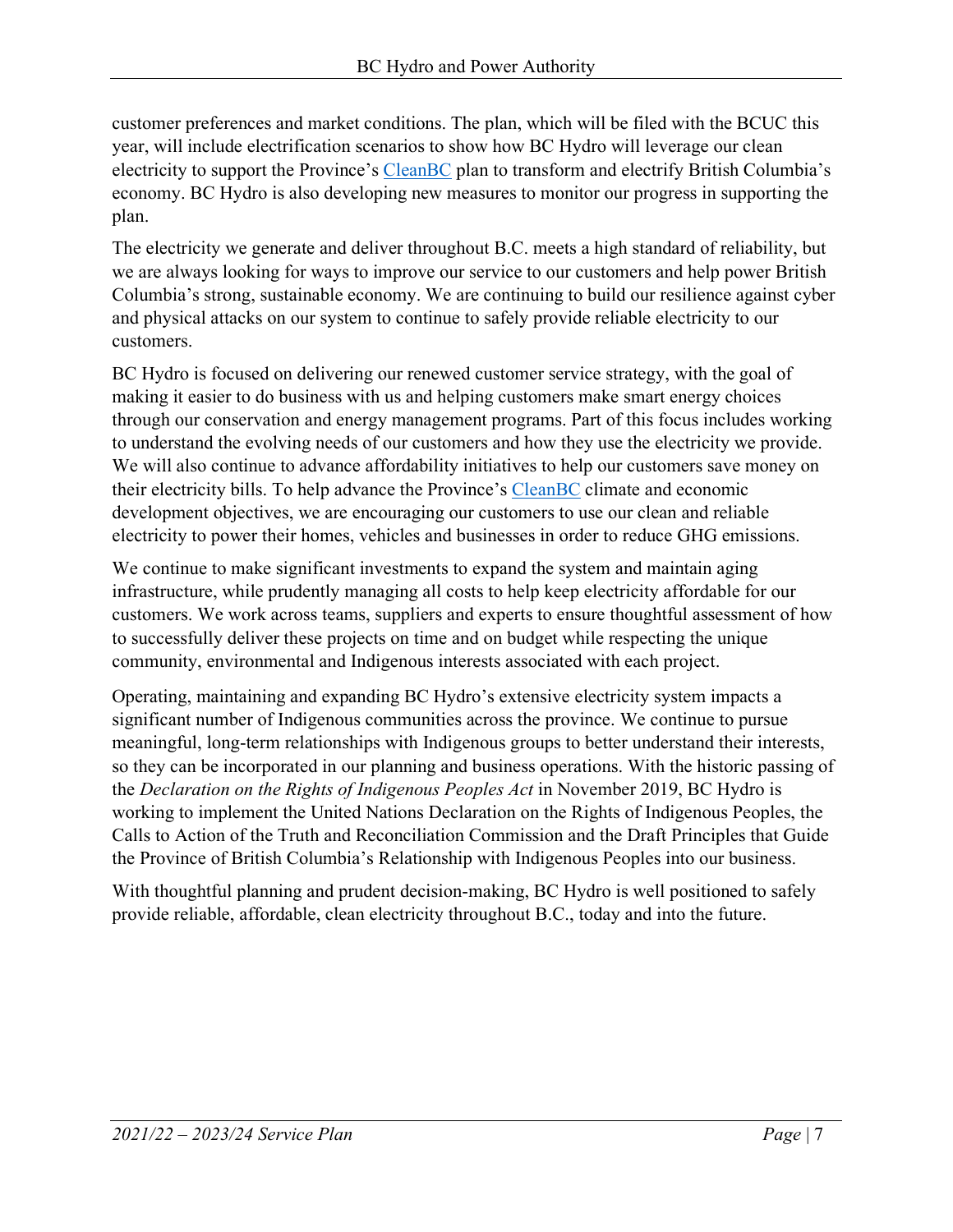# <span id="page-7-0"></span>**Performance Planning**

# **Goal 1: Safety Above All**

#### **Objective 1.1: Safety at BC Hydro is a core value. We are committed to ensuring our workforce goes home safely every day, and that the public is safe around our system.**

#### **Key Strategies**

- Form a strong partnership with operational teams to guide and assist them in creating and sustaining a safe work place.
- Implement an integrated and sustainable safety and compliance framework with defined governance, processes, accountabilities and responsibilities to manage risk.
- Support a learning culture within BC Hydro by using incident and near miss data and investigation learnings to inform improvements in job planning, work methods, training and other elements of our safety framework.
- Continue to standardize and consolidate safety information in one location so employees can easily find and understand rules, procedures and work methods they require to complete their work.
- Continue public education efforts on hazards associated with electricity.
- Protect the public from hazards around our reservoirs and dams through adherence to the Canadian Dam Association Public Safety Around Dams guidelines.
- Develop safety analytic and reporting services that will assist the organization to turn data into actionable information that improves safety outcomes.

| Performance Measure(s) <sup>1</sup>                                                                                                                              | 2020/21<br>Forecast | 2021/22<br><b>Target</b> | 2022/23<br><b>Target</b> | 2023/24<br><b>Target</b> |
|------------------------------------------------------------------------------------------------------------------------------------------------------------------|---------------------|--------------------------|--------------------------|--------------------------|
| 1.a Zero Fatality & Serious<br>Disabling Injury <sup>2</sup><br>[Loss of life or the injury has<br>resulted in a permanent disability]                           | $\Omega$            | $\theta$                 | $\Omega$                 | 0                        |
| 1.b Lost Time Injury Frequency<br>[Number of employee injury]<br>incidents resulting in lost time<br>(beyond the day of the injury) per<br>200,000 hours worked] | 0.70                | 0.76                     | 0.74                     | 0.74                     |
| 1.c Timely Completion of<br>Corrective Actions (%)                                                                                                               | 97                  | 97                       | 98                       | 98                       |

<sup>1</sup> Performance Measure descriptions, rationale, data source information and benchmarking are available online at

www.bchydro.com/performance<br><sup>2</sup> Zero Fatality and Serious Disabling Injury – BC Hydro's safety performance measures do not include contractor or public safety injuries or fatalities.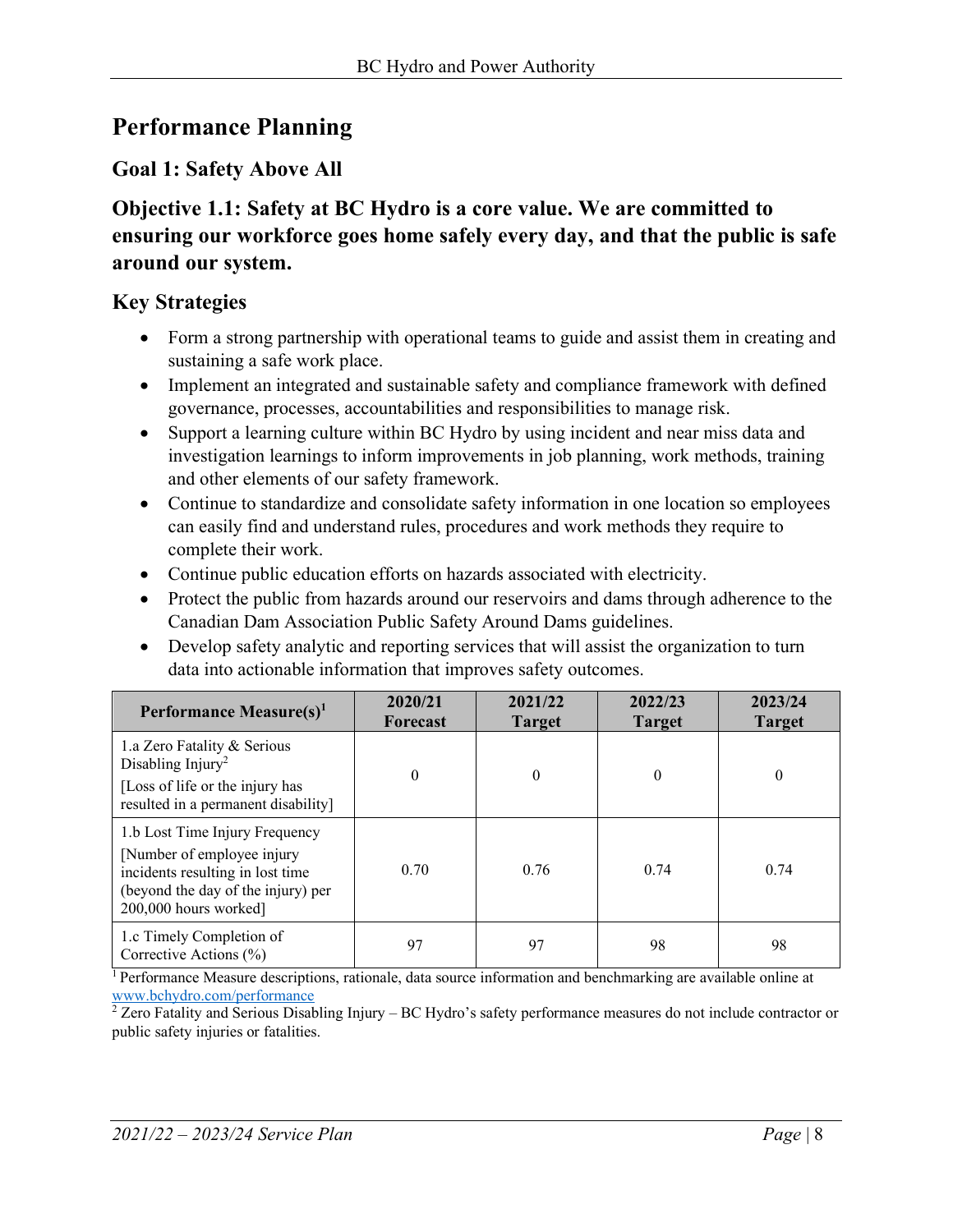#### **Linking Performance Measure to Objective**

1.a Achieving our target of Zero Fatality and Serious Disabling Injury supports our objective that everyone goes home safely, every day.

1.b Lost Time Injury Frequency (LTIF) is an indicator of the likelihood of a full-time employee sustaining a time loss injury in a normal work year and is a comparable metric to other provincial organizations and the Canadian Electricity Association. LTIF of 1 equates to a 1 per cent chance of a time loss injury for any given employee in a work year.

1.c Timely Completion of Corrective Actions supports our strategy towards becoming a learning organization by addressing systemic improvements to our business to manage risk in a timely manner.

#### **Discussion**

BC Hydro forecasts that it will achieve its LTIF 2020/21 target largely due to a continued focus on job planning and ergonomics, as most of our lost time injuries result from body mechanic injuries. The 2022/23 target has been reduced by 2.0 percent, while the 2023/24 target has been set to sustain future performance.

Our Timely Completion of Corrective Actions targets focus on meeting the due dates of these actions. Results are reported using the definition of the measure introduced in the 2018/19 – 2020/21 Service Plan: the percentage of safety corrective actions closed on or before the scheduled due date on an annual basis. The 2021/22 and 2022/23 targets sustain our current performance, which supports regulatory reporting requirements and our goal to learn from safety incident data.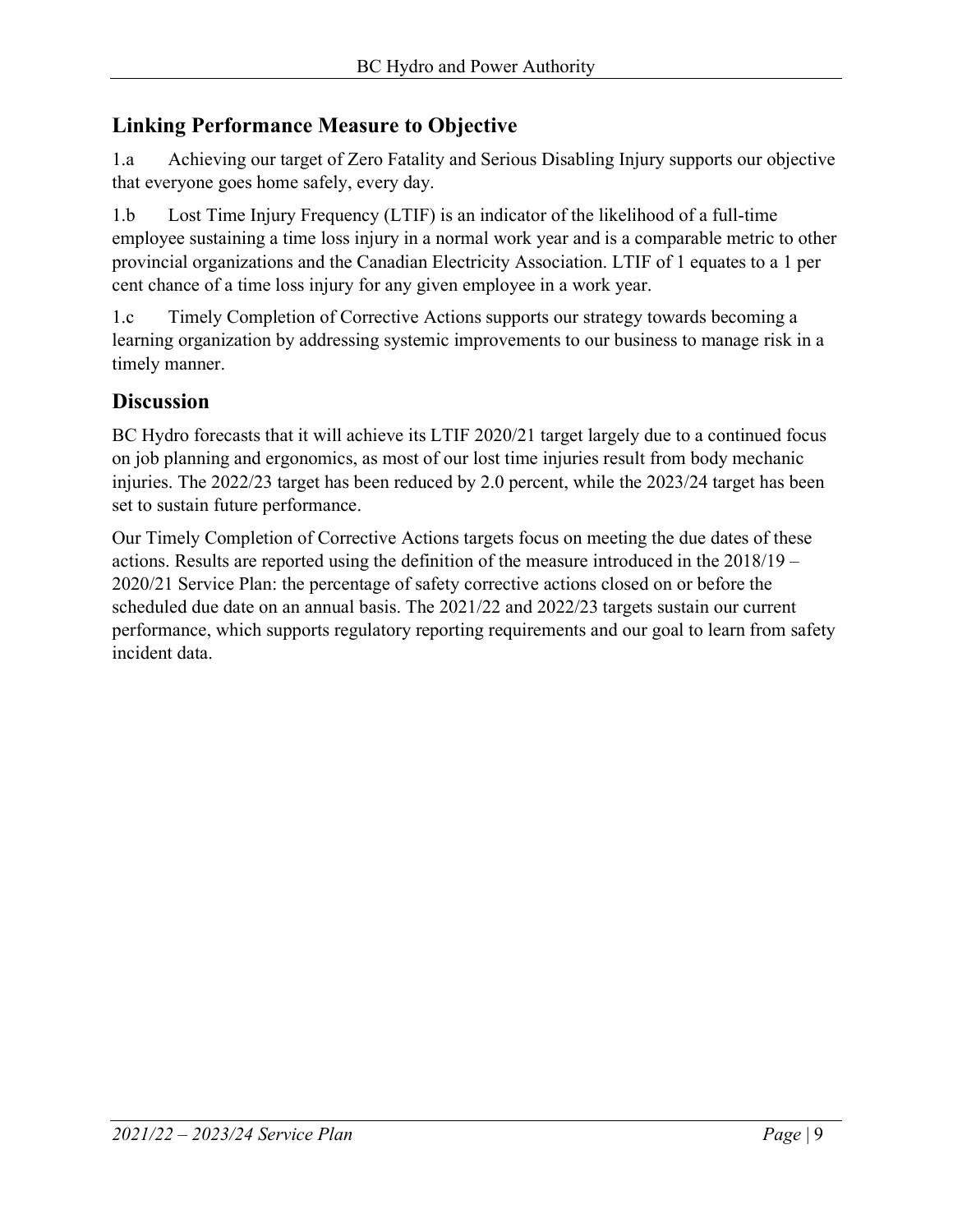#### **Goal 2: Set the Standard for Reliable and Responsive Service**

# **Objective 2.1: BC Hydro will reliably meet the evolving expectations of our customers by prudently planning and investing in the system, improving our service and advancing reconciliation with Indigenous Peoples.**

This objective has been updated using more concise language to ensure alignment with Goal 2.

#### **Key Strategies**

- Ensure the reliability and resilience of the generation, transmission and distribution system by effectively implementing capital, maintenance and vegetation programs to manage the overall condition of the power system and ensure supply to meet customer load.
- Safeguard the system with risk-prioritized security solutions and prepare our operations with well-practiced emergency response plans to support system reliability and resilience.
- Continue to make it easier for customers to do business with us through a series of customer facing improvements such as: exploring new contact centre technologies, engaging customers in our rate design and project planning processes; exploring new rate proposals to meet our customers' needs; and incorporating the Gender Based Analysis Plus lens to broaden our understanding of how policies and practices impact our customers.
- Sustain gold-level certification under the Progressive Aboriginal Relations program by successfully preparing and presenting BC Hydro's 2021 Progressive Aboriginal Relations Certification submission and clearly demonstrating the corporation's continuous improvement in advancing practices in the areas of leadership, employment, business development and community relationships.
- Continue to advance reconciliation by incorporating the United Nations *Declaration on the Rights of Indigenous Peoples Act*, the Calls to Action of the Truth and Reconciliation Commission and the Draft Principles that Guide the Province of British Columbia's Relationship with Indigenous Peoples into our business.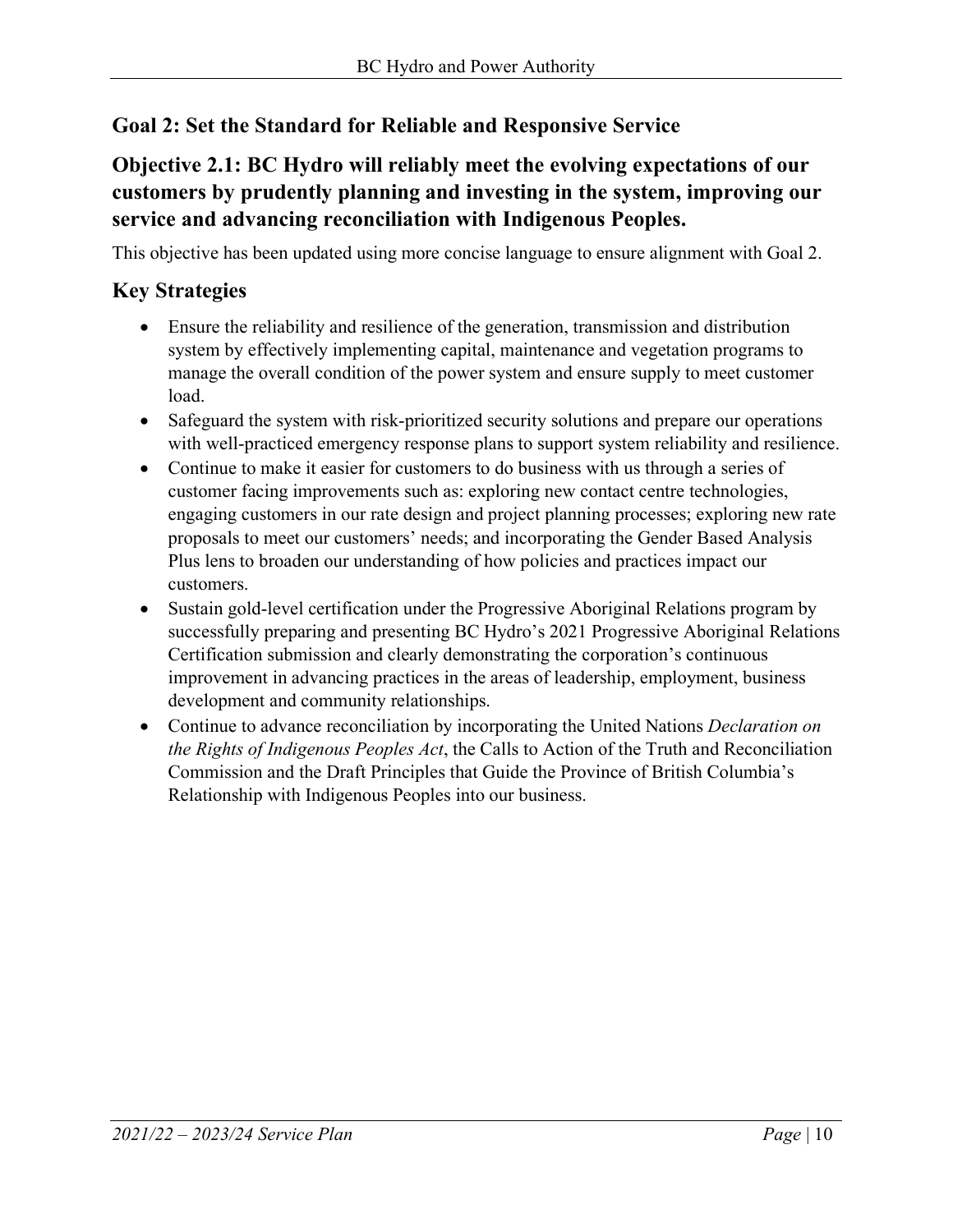| Performance Measure(s) <sup>1</sup>                                                                                                                                                                 | 2020/21<br>Forecast | 2021/22<br><b>Target</b> | 2022/23<br><b>Target</b> | 2023/24<br><b>Target</b> |
|-----------------------------------------------------------------------------------------------------------------------------------------------------------------------------------------------------|---------------------|--------------------------|--------------------------|--------------------------|
| 2.a SAIDI (System Average)<br>Interruption Duration Index) <sup>2</sup>                                                                                                                             |                     |                          |                          |                          |
| [Total outage duration (in hours) of<br>sustained interruptions experienced<br>by an average customer in a year<br>(excluding major events)]                                                        | 3.09                | 3.20                     | 3.17                     | 3.17                     |
| 2.b SAIFI (System Average<br>Interruption Frequency Index) <sup>2</sup><br>[Total number of sustained<br>interruptions experienced by an<br>average customer in a year<br>(excluding major events)] | 1.41                | 1.40                     | 1.38                     | 1.38                     |
| 2.c Key Generating Facility Forced<br>Outage Factor (%)                                                                                                                                             | 1.25                | 1.80                     | 1.80                     | 1.80                     |
| 2.d CSAT Index <sup>3</sup><br>[Customer Satisfaction Index: % of<br>customers satisfied or very<br>satisfied]                                                                                      | 91                  | 85                       | 85                       | 85                       |
| 2.e Progressive Aboriginal<br>Relations Certification <sup>4</sup>                                                                                                                                  | Gold                | Gold                     | Gold                     | Gold                     |

<sup>1</sup> Performance Measure descriptions, rationale, data source information and benchmarking are available online at www.bchydro.com/performance<br><sup>2</sup> Reliability targets are based on specific values, however performance within 10 per cent is considered acceptable

given the reliability projection modelling uncertainty, the wide range of variations in weather patterns and the uncontrollable elements that can significantly disrupt the electrical system. BC Hydro reports reliability under normal circumstances, because major events are not predictable and largely uncontrollable. The reliability measure is therefore based on data that excludes major events. BC Hydro reviews performance during major events and takes the performance into consideration in reliability improvement initiatives.

<sup>3</sup> Customer Satisfaction Index (CSAT) is an index measuring customer satisfaction of BC Hydro's three main customer groups (residential, commercial and key accounts). The index is comprised of the five key drivers of satisfaction weighted equally across the three customer types.<br><sup>4</sup> Progressive Aboriginal Relations is a certification program by the Canadian Council of Aboriginal Business. It is

reviewed on a three-year cycle.

#### **Linking Performance Measure to Objective**

2.a &b Customer reliability is measured using the System Average Interruption Duration Index (SAIDI) and System Average Interruption Frequency Index (SAIFI). These, along with correlated cause analysis for customer outages, support targeted investment, planning and process improvements to meet our customers' needs for reliability.

By measuring the average number of service interruptions and number of hours of sustained interruptions experienced by the average customer in a year, we are able to track our ability to reliably meet the electricity requirements of customers.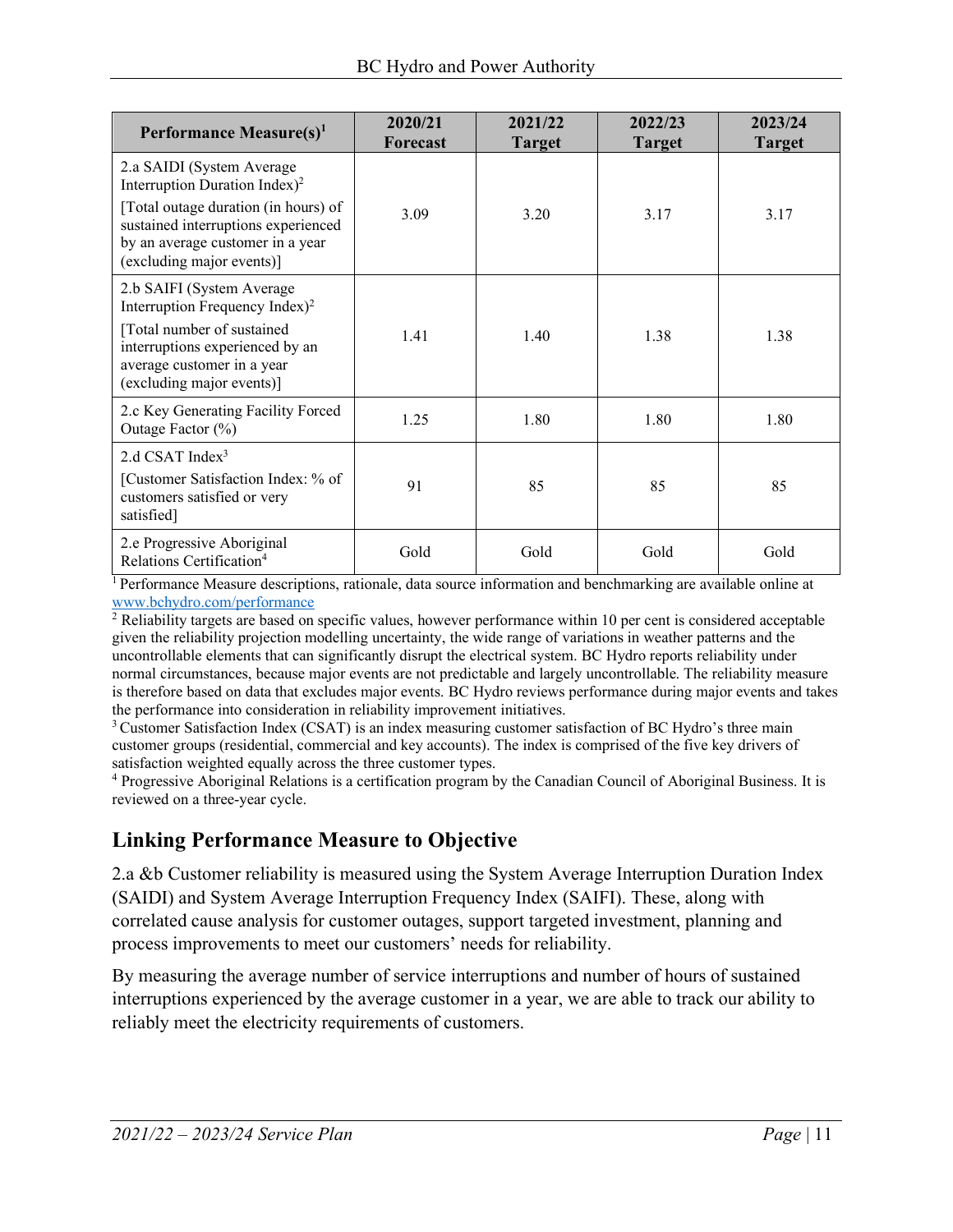2.c A forced outage occurs when a generating unit is unable to start generating or does not stay in service when needed. The Key Generating Facility Forced Outage Factor shows the trend of how the generation assets are performing and supports investment decisions to maintain asset reliability.

2.d The Customer Satisfaction (CSAT) Index measures customer satisfaction with BC Hydro on five key drivers: value for money; commitment to customer service; providing reliable electricity; acting in the best interest of British Columbians; and efforts to communicate to customers and communities. This measure gauges the degree to which BC Hydro is meeting customers' electricity and service needs.

2.e The Canadian Council of Aboriginal Business's Progressive Aboriginal Relations (PAR) Gold certification offers validation of BC Hydro's continuous improvement and focus on enhanced Indigenous relations. With BC Hydro's extensive footprint throughout the province, and our role as a Crown corporation, the comprehensiveness of the PAR certification acts as a measure for us to ensure our policies and practices across the company appropriately reflect Indigenous interests and our employees understand the importance of building and maintaining strong relationships with Indigenous Peoples.

# **Discussion**

SAIDI and SAIFI targets are based on several factors including long-term historic reliability trending, current year performance, previous years' investments and future years' investment plans, while also accounting for annual variability due to weather. Consistent focus on customer reliability has continued to enable the 2021/22 targets to remain stable and to improve in 2022/23 to align with historical performance, planned investment, ongoing process improvements and expected benefits from planned increased investment in transmission and distribution vegetation programs.

There are seven Key Generating Facilities, representing those plants with installed capacity greater than 200 megawatts (MW). Together, they provide over 90 percent of the average annual electricity generated by BC Hydro's facilities. Key Generating Facility Forced Outage Factor is reported as a five-year rolling average and defined as the total forced outage time in a period relative to the total number of hours in the same period (usually one year). Annually, the Forced Outage Factor can be relatively volatile, and applying the historical five-year rolling average smooths the range to provide a more stable measure for which targets can be set. The objective is to keep the Forced Outage Factor below 1.80 percent of the total number of hours per year, which demonstrates the effectiveness of BC Hydro's maintenance and capital investment programs.

BC Hydro's CSAT 2020/21 forecast result reflects our responses to the COVID-19 pandemic, which included providing payment assistance to residential, small business and industrial customers. In 2021/2022 - 2023/2024, we will work to meet a CSAT index of 85.0 by consistently improving customer experience and meeting customers' growing expectations based on their interactions with other organizations.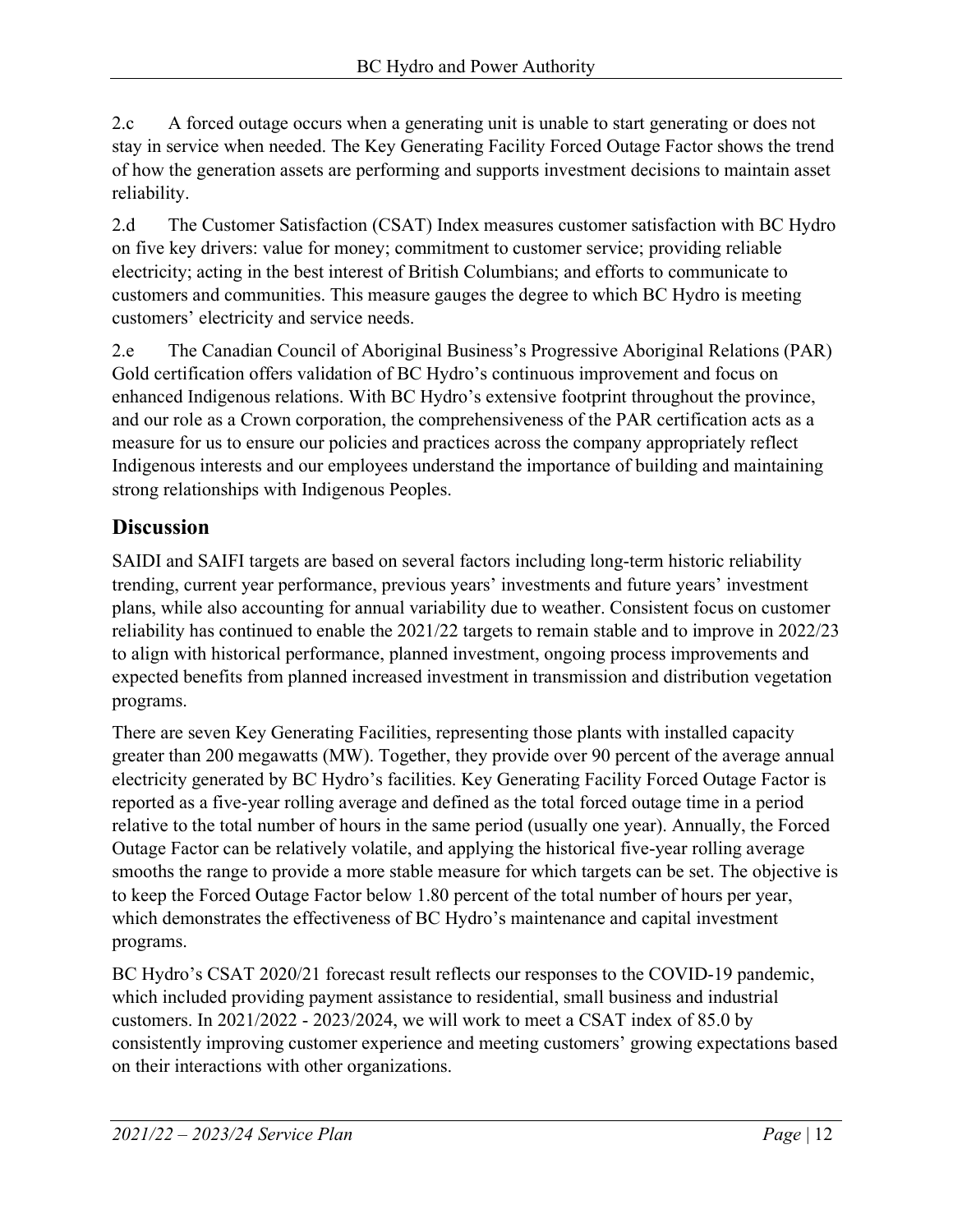The Canadian Council of Aboriginal Business' PAR is a certification program designed to help Canadian businesses benchmark, improve and signal their commitment to progressive relationships with Indigenous communities, businesses and people. It evaluates four areas of performance including: leadership actions; employment; business development; and community relations. PAR certification provides a high degree of assurance to Indigenous communities, as certification every three years is supported by an independent third-party verification and is determined by a jury comprised of Indigenous business people. BC Hydro has attained the highest, gold-level designation from the Canadian Council for Aboriginal Business since 2012. In 2021/22, BC Hydro will apply for the next certification and seek to sustain our gold level certification.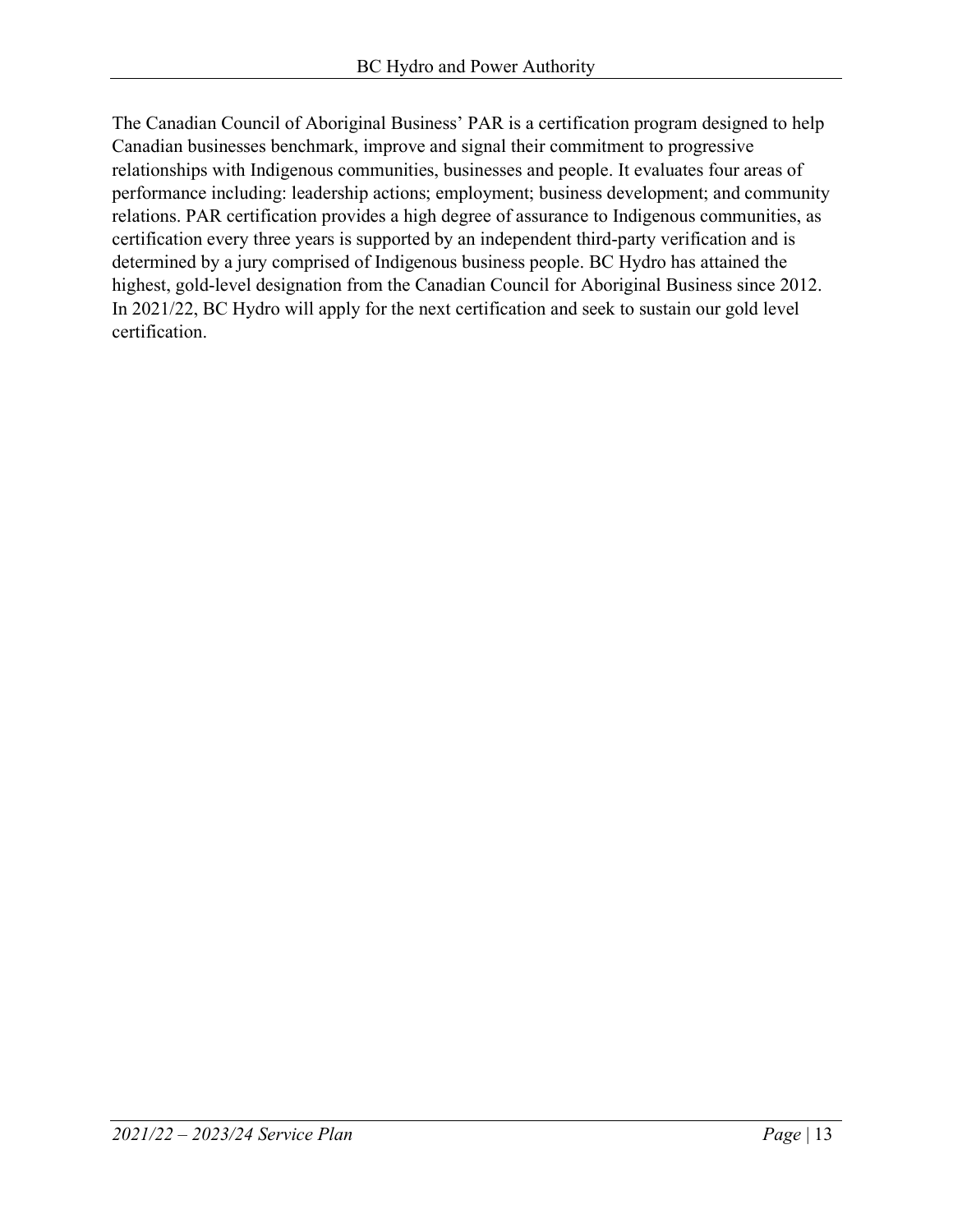# **Goal 3: Help Keep Electricity Bills Affordable for our Customers**

**Objective 3.1: BC Hydro will help keep electricity bills affordable by managing our costs, exploring innovative solutions to support our customers and making cost-effective investments to maintain and expand our electricity system.** 

#### **Key Strategies**

- Working with the Province, continue delivering affordability measures, including demand-side management programs targeted to low-income households, to help our customers manage their electricity bills.
- Advance efficient and flexible rate proposals with the BCUC to help keep customers' electricity bills affordable.
- Submit Revenue Requirements Applications to the BCUC consistent with the goal of achieving rate increases that are less than the provincial rate of inflation, on a cumulative basis, for the period of Fiscal 2021 to Fiscal 2030.
- Make all reasonable efforts to keep rates affordable by implementing the outcomes of Phase 1 of the Comprehensive Review, including strategies to reduce future energy procurement costs.
- Implement recommendations of Phase 2 of the Comprehensive Review, to improve affordability of electricity, enable clean technological innovation, reduce GHG emissions through electrification, and advance reconciliation with Indigenous Peoples.
- Safely complete the Site C project within lowest practicable cost by the new expected inservice date of 2025. This includes work to:
	- o Implement foundation enhancement measures to address geotechnical issues on the project's right bank.
	- o Implement the recommendations of the independent consultant (Milburn) report, which include enhancing the independence, mandate and expertise of the Site C Project Assurance Board and strengthening BC Hydro's risk reporting and management.
	- o Provide quarterly progress and exception reporting to Treasury Board.
- Implement our 10 Year Capital Plan so that our customers can continue to receive clean, reliable and affordable electricity.
- Continue to refine and enhance our systematic and disciplined project delivery methodology to ensure that our projects are put into service safely, on time, on budget and to a high standard of quality.
- Achieve benefits of improved procurement and supply chain management practices and tools.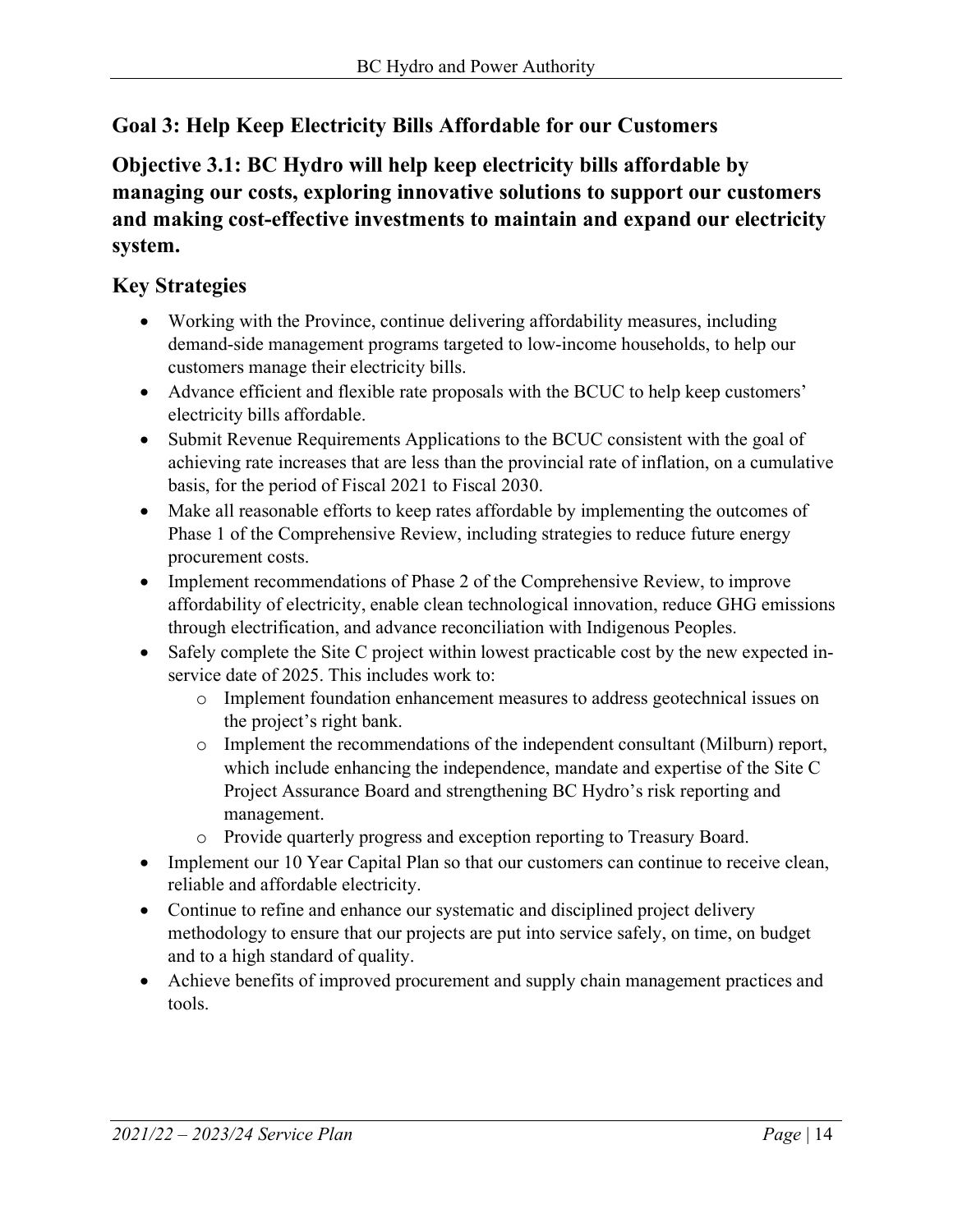| Performance Measure $(s)^1$                     | 2020/21<br>Forecast                      | 2021/22<br><b>Target</b>                                                     | 2022/23<br><b>Target</b>                                                        | 2023/24<br><b>Target</b>                                                        |
|-------------------------------------------------|------------------------------------------|------------------------------------------------------------------------------|---------------------------------------------------------------------------------|---------------------------------------------------------------------------------|
| 3.a Affordable Bills – Residential <sup>2</sup> | $1st$ quartile                           | $1st$ quartile                                                               | $1st$ quartile                                                                  | $1st$ quartile                                                                  |
| 3.b Affordable Bills – Commercial <sup>2</sup>  | $1st$ quartile                           | $1st$ quartile                                                               | $1st$ quartile                                                                  | $1st$ quartile                                                                  |
| 3.c Affordable Bills – Industrial <sup>3</sup>  | $1st$ quartile                           | $1st$ quartile                                                               | $1st$ quartile                                                                  | $1st$ quartile                                                                  |
| 3.d Project Budget to Actual Cost <sup>4</sup>  | -4.09% on \$4.07<br>billion <sup>5</sup> | Within $+5\%$ to<br>-5% of budget<br>excluding<br>project reserve<br>amounts | Within $+5\%$ to<br>$-5\%$ of budget<br>excluding<br>project reserve<br>amounts | Within $+5\%$ to<br>$-5\%$ of budget<br>excluding<br>project reserve<br>amounts |

<sup>1</sup> Performance Measure descriptions, rationale, data source information and benchmarking are available online at [www.bchydro.com/performance](http://www.bchydro.com/performance)

<sup>2</sup> As of 2020/21, BC Hydro calculates the Affordable Bills performance measure for residential and commercial customers as the median consumption level for residential and commercial customer classes compared to the equivalent power consumption sub-category from Hydro Quebec's annual report on North American electricity rates. The rankings of the 22 participating utilities are then allocated into quartiles. The 1st quartile ranking represents the six utilities that have the lowest monthly electricity bills on April 1 of a given year.

<sup>3</sup> BC Hydro measures affordability within the industrial category based on the largest consumption level from Hydro Quebec's annual report on North American electricity rates.<br><sup>4</sup> This measure compares actual project costs at completion to the original approved expected cost budget for the

project, not including project reserve amounts, for capital projects that were put into service during the five-year rolling period.

<sup>5</sup> This represents projects that went or are forecasted to go into service for the five-year period of 2016/17 to 2020/21.

# **Linking Performance Measure to Objective**

3.a, b & c The Affordable Bills measures are based on BC Hydro's rankings in the residential, commercial, and transmission service rate categories in the annual Hydro Quebec report, [Comparison of Electricity Prices in Major North American Cities.](https://www.hydroquebec.com/data/documents-donnees/pdf/comparison-electricity-prices.pdf) The report is used as a benchmark to demonstrate that our bills are affordable compared to other major North American utilities.

3.d Since 2015/16, BC Hydro has utilized the Project Budget to Actual Cost measure for the delivery of capital projects, with a target of actual project costs to be within +5 percent to -5 percent of the budget, excluding project reserves at the portfolio level. The +/- 5 percent target is the same over the plan period, as it is the objective to have the entire project portfolio inservice within this actual cost range. BC Hydro has consistently met this performance target, as we continue to prudently manage capital expenditures and keep rates affordable for our customers.

# **Discussion**

The Affordable Bills measure was previously based on residential customers only and was calculated by averaging BC Hydro's ranking across multiple residential sub-categories, as reported in Hydro Quebec's annual report on North American electricity rates. While affordability in the residential rates category is important, we recognize that it is also important to our other customer classes and this measure has now been expanded to include commercial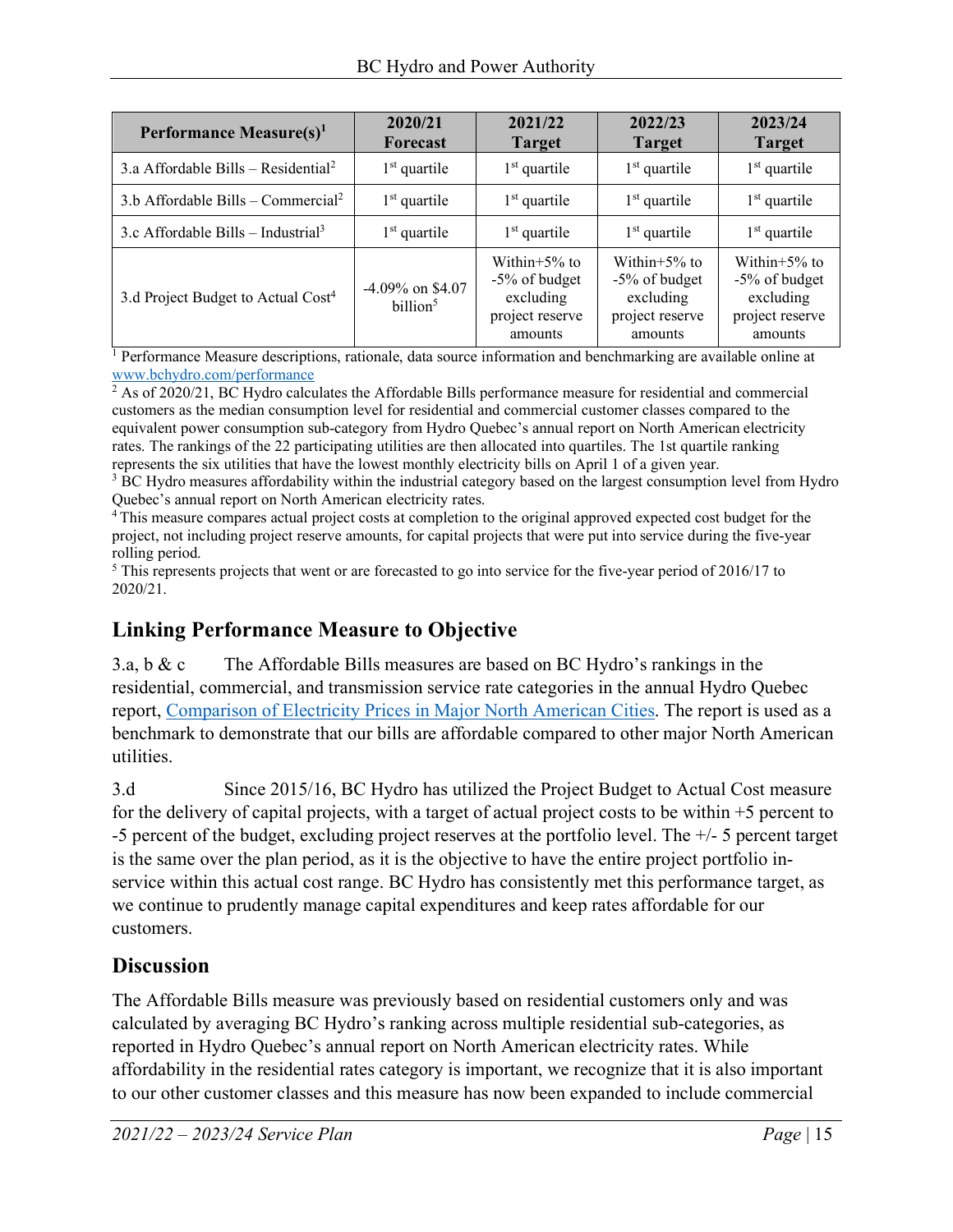and industrial customers. The methodology for calculating these performance measures uses the median consumption level for the residential and commercial performance measures and the largest consumption level for the industrial performance measure. Median consumption level provides a better representation of the central tendency than average and the largest consumption level provides the best indication of BC Hydro's performance regarding rate competitiveness for large industrial customers.

The Project Budget to Actual Cost measure includes Dam Safety, Generation, Transmission Line, Substation and large Distribution projects, managed by BC Hydro Capital Infrastructure Project Delivery and Properties for the last five years. Annually, BC Hydro reports the past five years' performance at the portfolio level in delivering capital projects.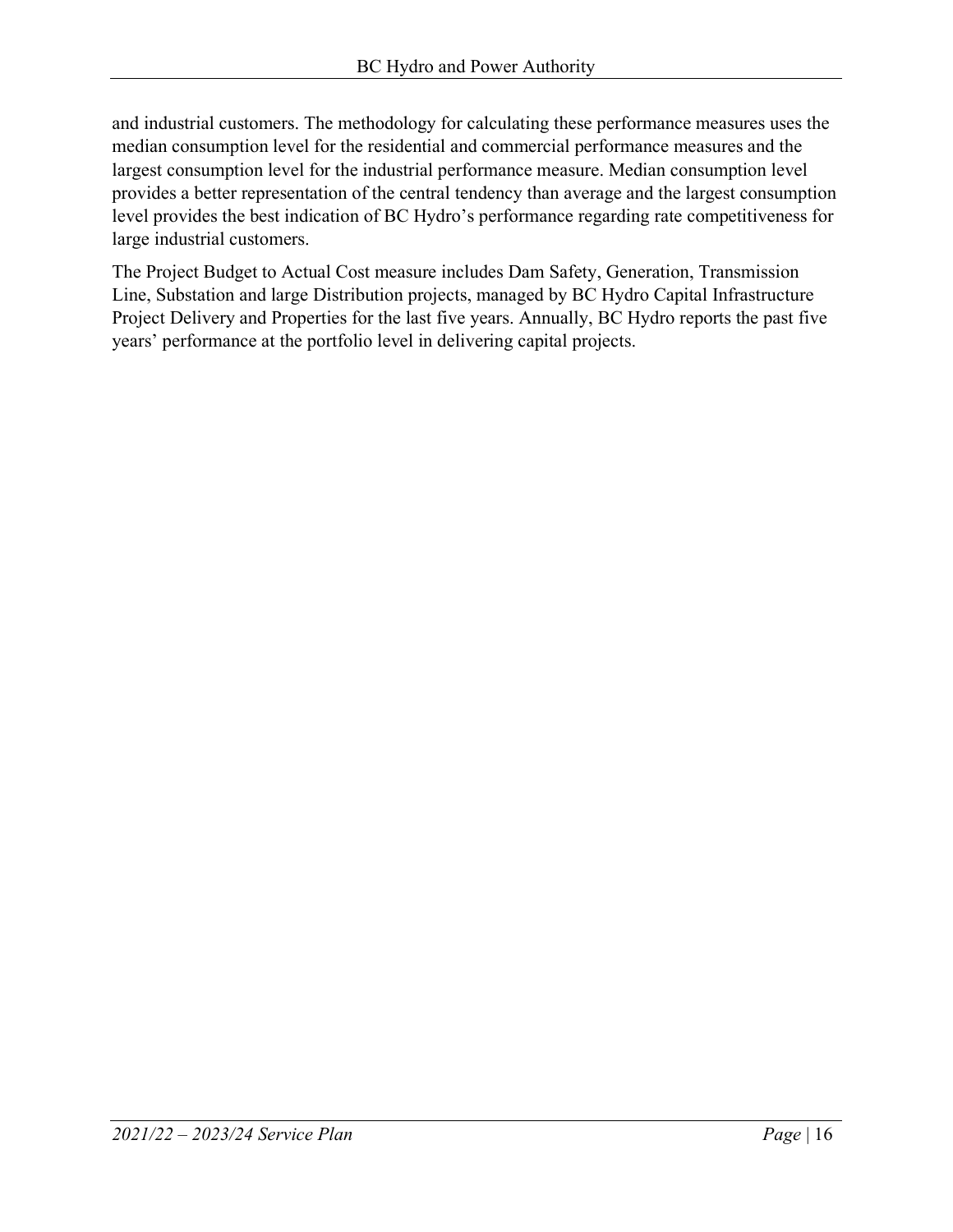# **Goal 4: Help Make Renewable, Clean Power British Columbia's Leading Energy Source**

#### **Objective 4.1: BC Hydro will encourage the use of its renewable, clean power for electrification to reduce greenhouse gas emissions and will continue to invest in its energy-efficiency and conservation programs.**

This objective was restated to highlight importance of electrification.

#### **Key Strategies**

- Support the implementation of the [CleanBC](https://cleanbc.gov.bc.ca/) plan to increase British Columbians' use of clean energy in transportation, buildings and industry by advancing an electrification plan and related performance measures.
- Support customers with initiatives and rate structures that help them make smart energy choices through our energy management (e.g. energy efficiency and conservation programs) and low carbon electrification initiatives.
- Provide customers with the opportunity to more easily access clean, renewable power to displace the use of higher carbon energy sources.
- As part of the CleanBC plan, partner with the Province and the federal government to help remote communities, with a focus on Indigenous communities, reduce or eliminate diesel generation and replace it with energy from cleaner sources.

| Performance Measure $(s)^1$                                                  | 2020/21<br><b>Forecast</b> | 2021/22<br><b>Target</b> | 2022/23<br><b>Target</b> | 2023/24<br><b>Target</b> |
|------------------------------------------------------------------------------|----------------------------|--------------------------|--------------------------|--------------------------|
| 4.a Energy Conservation Portfolio<br>(New incremental GWh/year) <sup>2</sup> | 765                        | 500                      | 500                      | 500                      |
| 4.b Clean Energy $(\% )$                                                     | 98.0                       | 93.0                     | 93.0                     | 93.0                     |

<sup>1</sup> Performance Measure descriptions, rationale, data source information and benchmarking are available online at [www.bchydro.com/performance](http://www.bchydro.com/performance) 

<sup>2</sup> BC Hydro's future Energy Conservation Portfolio targets will be informed by the next Integrated Resource Plan, filed with the BCUC.

# **Linking Performance Measure to Objective**

4.a The Energy Conservation Portfolio performance measure reflects new incremental energy savings from programs, codes and standards and conservation rates. This measures the success of BC Hydro's planned conservation targets. Targets are rounded values and considered to be achieved if performance is within 10 percent of the stated values.

4.b The Clean Energy performance measure demonstrates BC Hydro's efforts to generate clean, sustainable, affordable electricity in order to reduce GHG emissions in the province and continue to meet the 93 percent minimum clean energy objective in the *Clean Energy Act*. The higher the percent clean energy that BC Hydro achieves, the lower the GHG emissions in the province.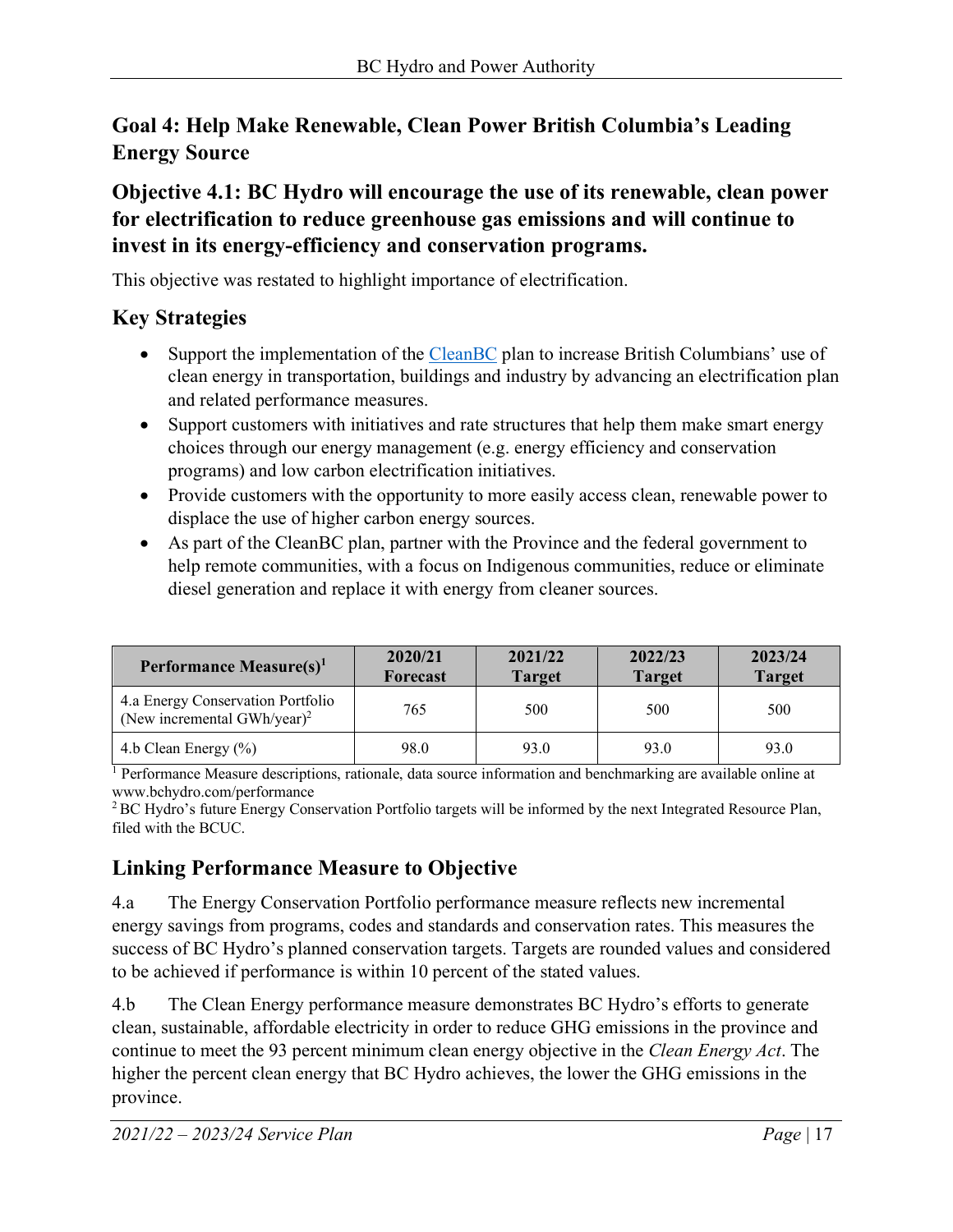#### **Discussion**

The targets for Energy Conservation Portfolio are based on BC Hydro's forecast of annual new incremental energy savings and do not reflect past performance and/or adjustments made to energy savings in prior years (e.g., persistence, evaluations, measurement and verification). In some cases, the timing of savings for anticipated codes and standards and timing of large customer projects can shift, which will cause actual incremental energy savings to vary from the targets that have been set for the period.

The Clean Energy performance measure represents the minimum threshold generation output in accordance with the B.C. Government's requirement that at least 93 percent of electricity generation in the province be from clean or renewable resources, as specified in the *Clean Energy Act.* While actual output of the non-clean resources in the system supports system reliability and can vary depending on market conditions and water inflows to our reservoirs, BC Hydro expects that the actual performance will remain close to 98 percent.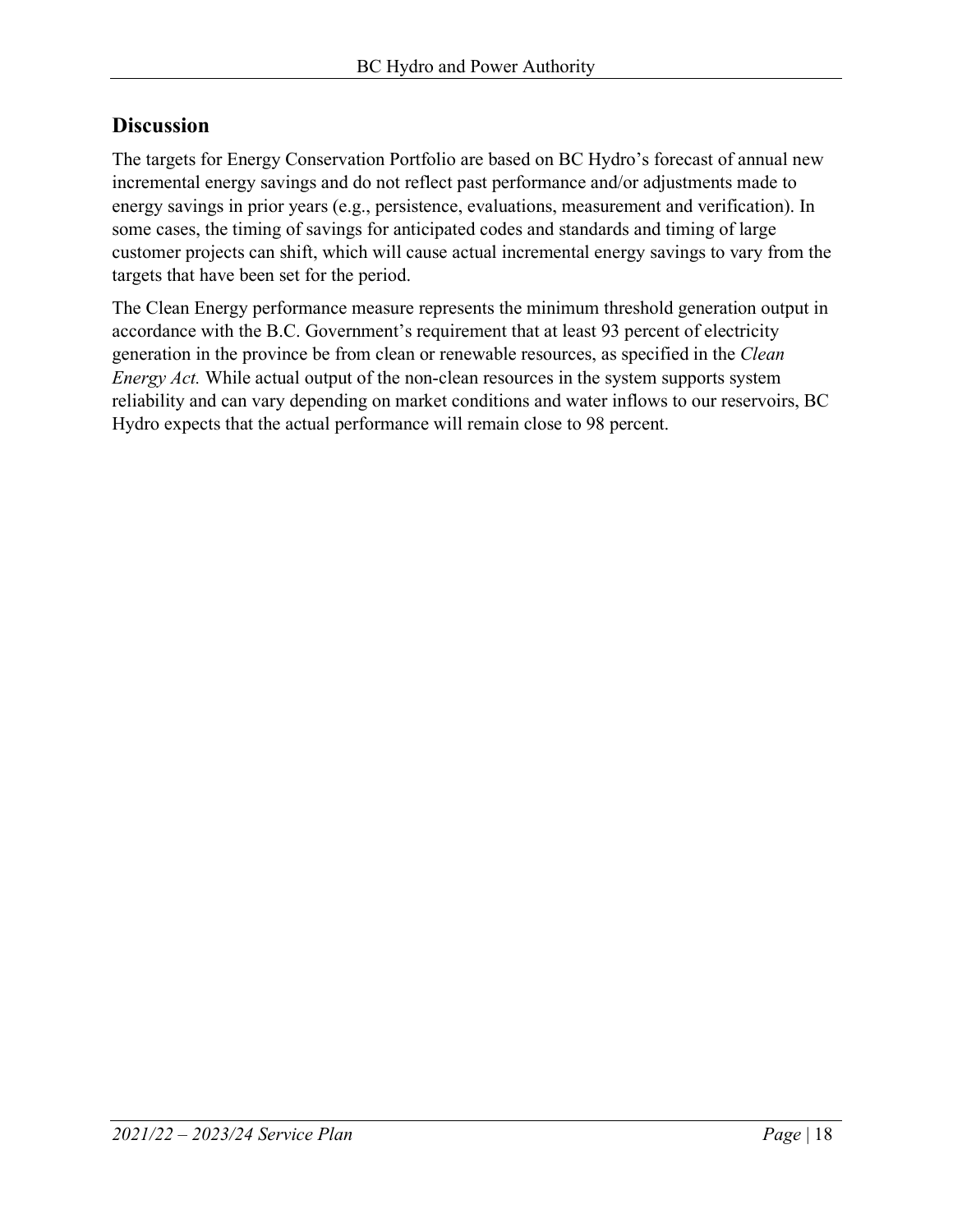# <span id="page-18-0"></span>**Financial Plan**

#### **Summary Financial Outlook**

| <b>Consolidated Statement of Operations<sup>1</sup></b><br>(\$ millions) | 2020/21<br>Forecast      | 2021/22<br><b>Budget</b> | 2022/23<br><b>Budget</b> | 2023/24<br><b>Budget</b> |
|--------------------------------------------------------------------------|--------------------------|--------------------------|--------------------------|--------------------------|
| <b>Domestic</b>                                                          | 5,191                    | 5,527                    | 5,641                    | 5,765                    |
| <b>Trade</b>                                                             | 1,080                    | 1,121                    | 984                      | 949                      |
| <b>Total Revenues</b>                                                    | 6,271                    | 6,648                    | 6,624                    | 6,714                    |
| <b>Operating Costs</b>                                                   |                          |                          |                          |                          |
| Cost of energy                                                           | 2,231                    | 2,389                    | 2,460                    | 2,494                    |
| Personnel expenses, materials &<br>external services <sup>2</sup>        | 1,236                    | 1,317                    | 1,332                    | 1,364                    |
| Amortization                                                             | 1,006                    | 1,033                    | 1,022                    | 1,041                    |
| <b>Grants and taxes</b>                                                  | 265                      | 274                      | 286                      | 302                      |
| <b>Finance charges</b>                                                   | 838                      | 552                      | 480                      | 435                      |
| Other                                                                    | 198                      | 101                      | 120                      | 111                      |
| <b>Total Expenses</b>                                                    | 5,775                    | 5,667                    | 5,700                    | 5,747                    |
| Net Income before movement in regulatory<br>balances                     | 497                      | 981                      | 924                      | 967                      |
| Net movement in regulatory balances                                      | 194                      | (269)                    | (212)                    | (255)                    |
| <b>Net Income</b>                                                        | 691                      | 712                      | 712                      | 712                      |
| <b>Other Selected Financial Information:</b>                             |                          |                          |                          |                          |
| <b>Dividends</b>                                                         | $\overline{\phantom{0}}$ | $\overline{\phantom{a}}$ |                          |                          |
| Net Debt <sup>3</sup>                                                    | 25,338                   | 28,115                   | 30,590                   | 31,819                   |
| <b>Equity</b>                                                            | 6,346                    | 7,058                    | 7,770                    | 8,482                    |
| <b>Capital Expenditures</b>                                              | 3,573                    | 4,738                    | 4,413                    | 3,305                    |

<sup>1</sup> Table may not add due to rounding.

 $2$  These amounts are net of capitalized overhead and consist of the following:

|                               | 2020/21 | 2021/22 | 2022/23 | 2023/24 |
|-------------------------------|---------|---------|---------|---------|
| Domestic Base Operating Costs |         | 905     | 918     | 937     |
| Other                         | 403     | 411     |         | 427     |
|                               | 1.236   |         |         | .364    |

Other largely consists of Powerex & Powertech operating costs, IFRS-ineligible capital overhead phased into operating costs over a 10-year period ending in 2020/21, and expenses subject to regulatory deferral. <sup>3</sup> Debt figures are net of sinking funds and cash and cash equivalents.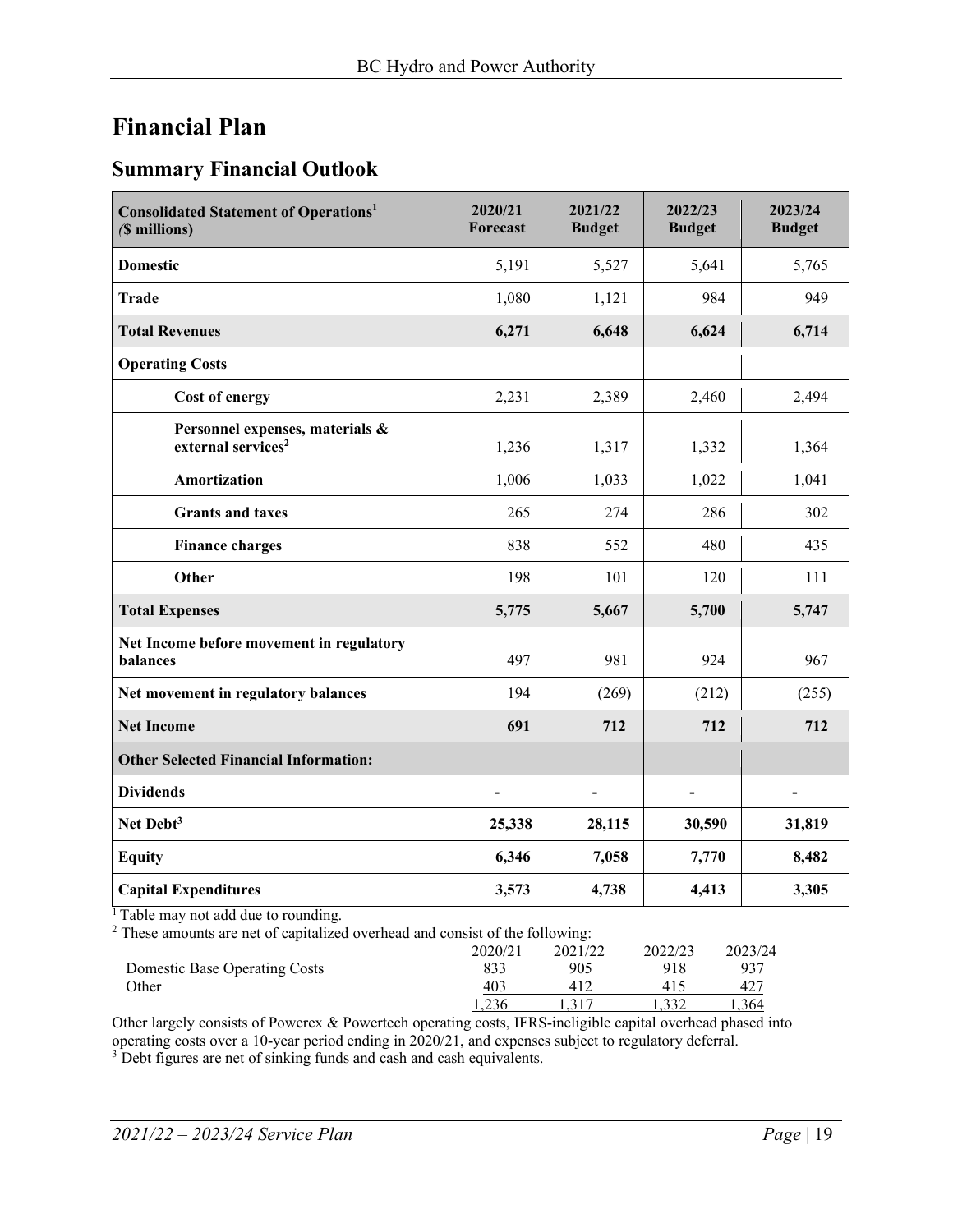<span id="page-19-0"></span>

| <b>Key Forecast Assumptions, Risks and Sensitivities</b> |  |
|----------------------------------------------------------|--|
|----------------------------------------------------------|--|

| <b>Key Assumptions</b>                                   | 2020/21<br>Forecast | 2021/22<br><b>Budget</b> | 2022/23<br><b>Budget</b> | 2023/24<br><b>Budget</b> |
|----------------------------------------------------------|---------------------|--------------------------|--------------------------|--------------------------|
| <b>Growth and Load</b>                                   |                     |                          |                          |                          |
| B.C. Real Gross Domestic Product Growth (%) <sup>1</sup> | (6.7)               | 3.0                      | 3.8                      | 2.7                      |
| Domestic Sales Load Growth $(\frac{9}{6})^{2,3}$         | (2.46)              | 3.54                     | 1.54                     | 2.43                     |
| Load and System Exports:                                 |                     |                          |                          |                          |
| Domestic Sales Volume (GWh)                              | 50,655              | 52,448                   | 53,258                   | 54,552                   |
| System Exports Volume (GWh)                              | 9,220               | 6,979                    | 5,893                    | 4,827                    |
| Line Loss and System Use (GWh)                           | 4,947               | 5,376                    | 5,417                    | 5,509                    |
| Total Load and System Exports (GWh)                      | 64,821              | 64,802                   | 64,568                   | 64,887                   |
| <b>Energy Generation</b>                                 |                     |                          |                          |                          |
| Total System Water Inflows (% of average)                | 110                 | 100                      | 100                      | 100                      |
|                                                          |                     |                          |                          |                          |
| Sources of Supply:                                       |                     |                          |                          |                          |
| Hydro Generation (GWh)                                   | 48,807              | 46,718                   | 45,635                   | 45,253                   |
| System Imports (GWh)                                     | 1,257               | 1,836                    | 2,588                    | 3,291                    |
| Independent Power Producers and                          |                     |                          |                          |                          |
| Long-term Purchases (GWh)                                | 14,502              | 15,970                   | 16,059                   | 16,036                   |
| Thermal Generation & Other (GWh)                         | 255                 | 278                      | 287                      | 307                      |
| Sources of Supply (GWh)                                  | 64,821              | 64,802                   | 64,568                   | 64,887                   |
|                                                          |                     |                          |                          |                          |
| Average Mid-C Price (U.S.\$/MWh)                         | 27.87               | 30.83                    | 29.78                    | 28.67                    |
| Average Natural Gas Price at Sumas (U.S. \$/MMBTU)       | 3.11                | 3.08                     | 2.61                     | 2.46                     |
| Financial                                                |                     |                          |                          |                          |
| Canadian Short-Term Interest Rates (%) <sup>4</sup>      | 0.24                | 0.24                     | 0.30                     | 0.60                     |
| Canadian Long-Term Interest Rates (%) <sup>4</sup>       | 1.49                | 1.86                     | 2.12                     | 2.37                     |
| Foreign Exchange Rate (U.S.\$:Cdn\$) <sup>4</sup>        | 0.7452              | 0.7630                   | 0.7660                   | 0.7712                   |

<sup>1</sup> Economic assumption based on calendar year, 2020/21 to 2021/22 from Ministry of Finance September 2020 First Quarter Report; 2022/23 to 2023/24 from Conference Board of Canada – August 2020.

<sup>2</sup> Includes the impact of Demand Side Management programs.

<sup>3</sup> Excludes system exports.

<sup>4</sup> Financial assumptions from Ministry of Finance, October 2020.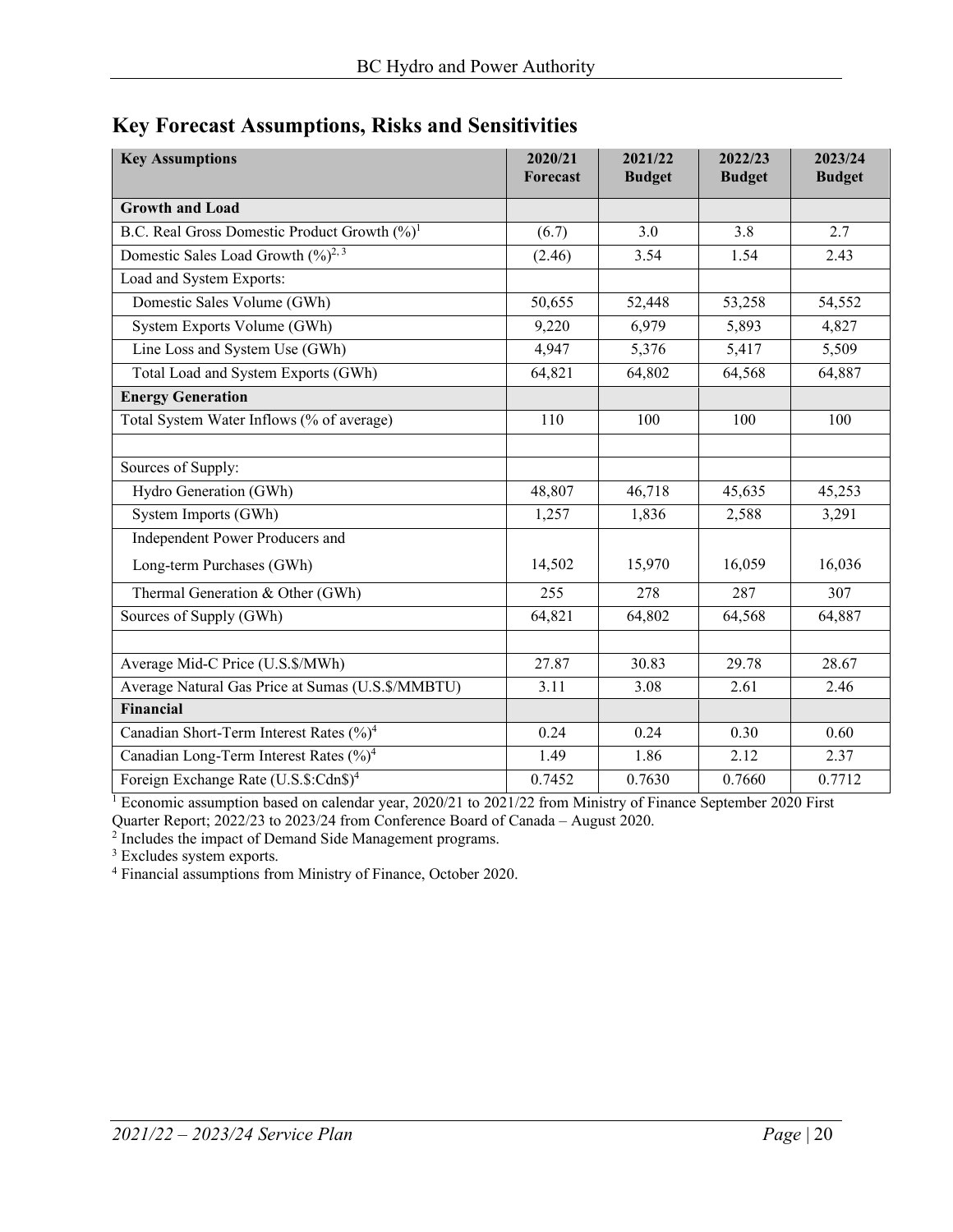#### <span id="page-20-0"></span>**Sensitivity Analysis**

| Factor                                     | Change                 | Approximate change in 2021/22<br>earnings before regulatory account<br>transfers (in \$ millions) |
|--------------------------------------------|------------------------|---------------------------------------------------------------------------------------------------|
| Customer Load <sup>1</sup>                 | $+/- 1\%$              | 35                                                                                                |
| Interest Rates <sup>2</sup>                | $+/- 100$ basis points | 30                                                                                                |
| Electricity/Gas trade margins <sup>3</sup> | $+/- 10\%$             | 30                                                                                                |
| Hydro Generation (GWh) <sup>4</sup>        | $+/- 1\%$              | 10                                                                                                |
| Exchange rates (US/CDN)                    | $+/-$ \$0.01           |                                                                                                   |

<sup>1</sup> Assumes a percentage change is applied equally to all customer classes. Assumes a change in customer load is offset by a corresponding change in system imports or exports.

<sup>2</sup> Relates to debt subject to interest rate variability.

<sup>3</sup> Trade revenues less trade energy costs.

<sup>4</sup> Assumes a change in hydro generation is offset by a corresponding change in system imports or exports.

#### <span id="page-20-1"></span>**Management's Perspective on the Financial Outlook**

In December 2020, BC Hydro filed an application with the BCUC for its revenue requirements for 2021/22. BC Hydro expects a decision in spring 2021 which may change the financial projections for revenues and expenses.

The current financial projections for revenues and expenses through 2023/24 were approved by the BC Hydro Board of Directors and submitted to the Ministry of Finance in March 2021.

The COVID-19 pandemic continues to adversely impact global economic activity and has contributed to significant volatility in financial markets. The pandemic could have a sustained adverse impact on economic and market conditions and could adversely impact BC Hydro's future performance if it were to cause a prolonged decrease in customer load, volatility in electricity/gas trade margins and interest rates, difficulty accessing debt, project delays and project cost escalations.

While BC Hydro engages in emergency preparedness (including business continuity planning) to mitigate risks, the persisting uncertainty of this situation limits the ability to predict the ultimate adverse impact of COVID-19 on BC Hydro's performance, financial condition, results of operations and cash flows.

This plan contains forward looking statements, including statements regarding the business and anticipated financial performance of BC Hydro. These statements are subject to a number of risks and uncertainties such as customer load, interest rates, electricity/gas market conditions and our ability to deliver our capital projects on-time and on-budget. These and other risks and uncertainties may cause actual results to differ from those contemplated in the forward-looking statements.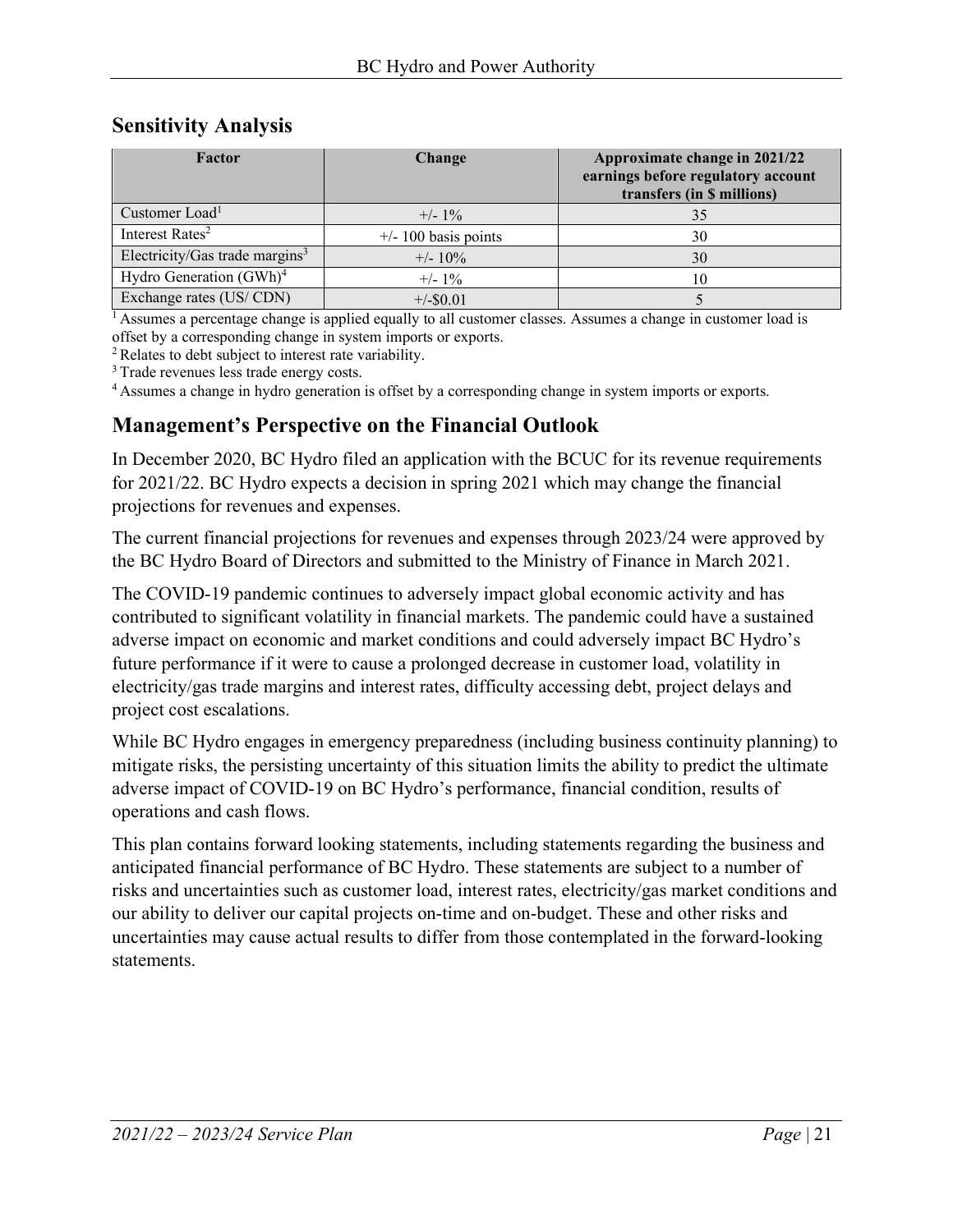| (\$millions)                                               | 2020/21<br>Forecast | 2021/22<br>Forecast | 2022/23<br>Forecast | 2023/24<br><b>Forecast</b> |  |  |  |
|------------------------------------------------------------|---------------------|---------------------|---------------------|----------------------------|--|--|--|
| Capital Expenditures by Type <sup>1</sup>                  |                     |                     |                     |                            |  |  |  |
| Sustaining                                                 | 1,004               | 1,146               | 1,259               | 1,234                      |  |  |  |
| Growth                                                     | 2,569               | 3,592               | 3,154               | 2,071                      |  |  |  |
| Subtotal – BC Hydro Capital Expenditures<br>before CIA     | 3,573               | 4,738               | 4,413               | 3,305                      |  |  |  |
| Contributions-in-Aid (CIA) <sup>2</sup>                    | (160)               | (214)               | (167)               | (171)                      |  |  |  |
| Total – BC Hydro Capital Expenditures net of<br><b>CIA</b> | 3,413               | 4,524               | 4,246               | 3,134                      |  |  |  |
|                                                            |                     |                     |                     |                            |  |  |  |
| Generation                                                 | 351                 | 388                 | 427                 | 486                        |  |  |  |
| <b>Transmission and Distribution</b>                       | 891                 | 995                 | 1,091               | 1,153                      |  |  |  |
| Properties, Technology and Other                           | 224                 | 226                 | 210                 | 215                        |  |  |  |
| Site C Project <sup>3</sup>                                | 2,107               | 3,129               | 2,685               | 1,451                      |  |  |  |
| Subtotal - BC Hydro Capital Expenditures<br>before CIA     | 3,573               | 4,738               | 4,413               | 3,305                      |  |  |  |
| <b>CIA</b>                                                 | (160)               | (214)               | (167)               | (171)                      |  |  |  |
| Total BC Hydro Capital Expenditures net of<br><b>CIA</b>   | 3,413               | 4,524               | 4,246               | 3,134                      |  |  |  |

#### <span id="page-21-0"></span>**Capital Expenditures by Year and Type and Function**

<sup>1.</sup> BC Hydro classifies capital expenditures as either sustaining capital or growth capital:

• Sustaining capital includes expenditures to ensure the continued availability and reliability of generation, transmission and distribution facilities. It also includes expenditures to support the business, such as vehicles and information technology.

• Growth capital includes expenditures to meet customer load growth and other business investments. Growth capital includes expenditures to expand existing generation assets as well as expand and reinforce the transmission and distribution system, and includes Site C.

<sup>2.</sup> Contributions in aid of construction are amounts paid by certain customers toward the cost of property, plant and equipment required for the extension of services to supply electricity.

<sup>3.</sup> Site C project forecast expenditures have been updated to reflect the costs estimated at \$16 billion, which was announced on February 26, 2021.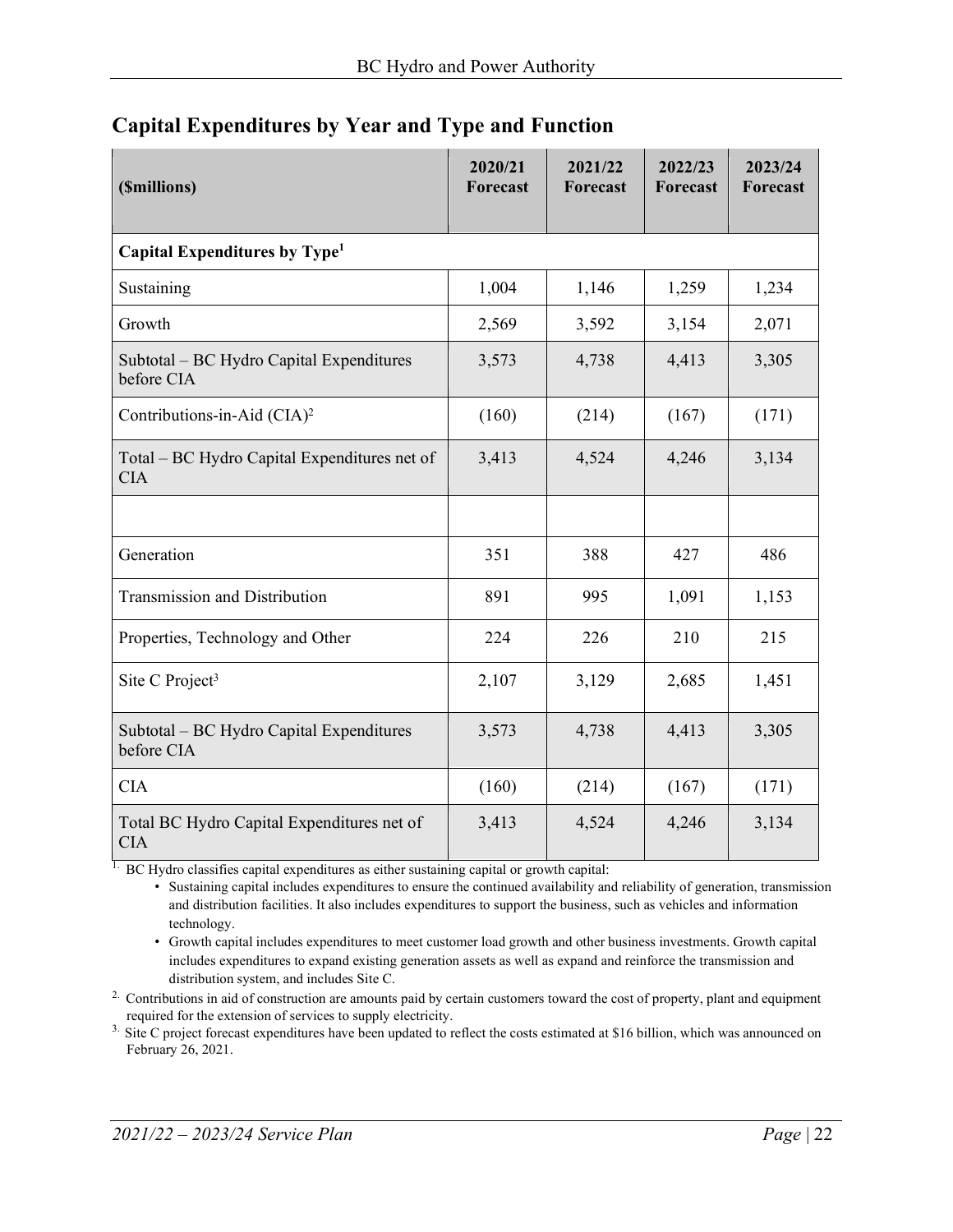# **Projects over \$50 million**

BC Hydro has the following projects, each with capital costs expected to exceed \$50 million, listed according to targeted completion date. These projects have been approved by the Board of Directors.

| <b>Major Capital Projects (over \$50 million)</b>                                                                                                                                                                                                                                                                                                                    | <b>Targeted</b><br>Completion<br>Date<br>(Calendar<br>Year) | <b>Project Cost</b><br>to Dec 31,<br>2020<br>(\$ millions) | <b>Estimated</b><br>Cost to<br>Complete<br>(\$ millions) | Anticipated<br><b>Total</b><br><b>Capital Cost</b><br>of Project<br>(\$ millions) |
|----------------------------------------------------------------------------------------------------------------------------------------------------------------------------------------------------------------------------------------------------------------------------------------------------------------------------------------------------------------------|-------------------------------------------------------------|------------------------------------------------------------|----------------------------------------------------------|-----------------------------------------------------------------------------------|
| <b>Projects Recently Put Into Service</b>                                                                                                                                                                                                                                                                                                                            |                                                             |                                                            |                                                          |                                                                                   |
| <b>Fort St. John and Taylor Electric Supply</b><br>This project maintained adequate supply<br>capability, reduced line losses and improved<br>reliability to the loads in the Fort St. John and<br>Taylor areas by re-terminating 138kV<br>transmission lines at the new Site C<br>switchyard, and the addition of a 75 MVA<br>transformer and new feeder positions. | 2020 In-<br>Service                                         | \$51                                                       | \$1                                                      | \$52                                                                              |
| <b>UBC Load Increase Stage 2 Project</b><br>This project was on behalf of BC Hydro's<br>customer, the University of British Columbia,<br>to continue to reliably meet the growing<br>electricity needs of its Point Grey campus and<br>the surrounding community.                                                                                                    | 2020 In-<br>Service                                         | \$48                                                       | \$7                                                      | \$55                                                                              |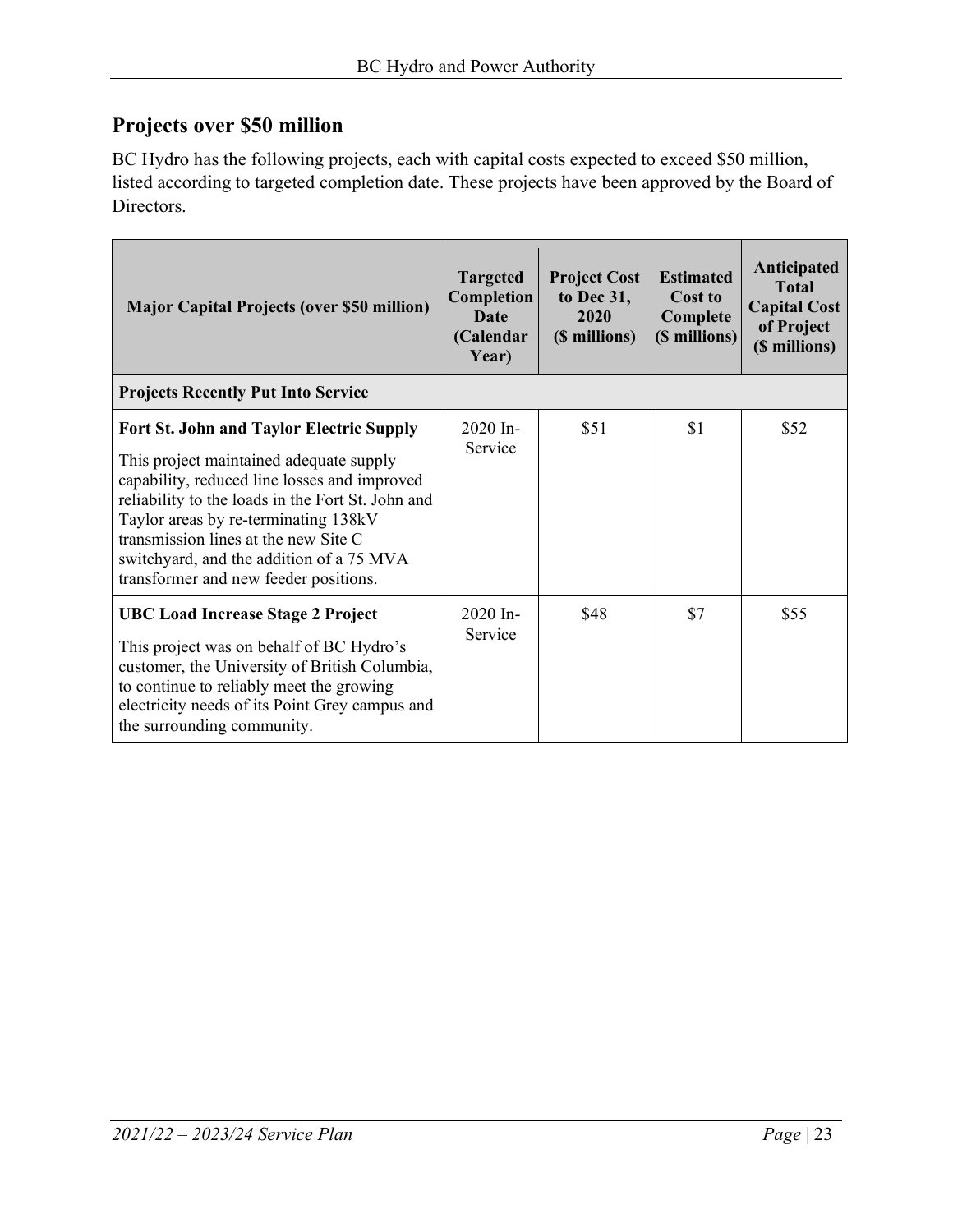| <b>Major Capital Projects (over \$50 million)</b>                                                                                                                                                                                                                                                                                                                                                                                                                                                                                                                                                                                                                                                   | <b>Targeted</b><br>Completion<br><b>Date</b><br>(Calendar<br>Year) | <b>Project Cost</b><br>to Dec 31,<br>2020<br>(\$ millions) | <b>Estimated</b><br><b>Cost to</b><br>Complete<br>(\$ millions) | <b>Approved</b><br><b>Total</b><br><b>Capital Cost</b><br>of Project<br>(\$ millions) |
|-----------------------------------------------------------------------------------------------------------------------------------------------------------------------------------------------------------------------------------------------------------------------------------------------------------------------------------------------------------------------------------------------------------------------------------------------------------------------------------------------------------------------------------------------------------------------------------------------------------------------------------------------------------------------------------------------------|--------------------------------------------------------------------|------------------------------------------------------------|-----------------------------------------------------------------|---------------------------------------------------------------------------------------|
| Ongoing                                                                                                                                                                                                                                                                                                                                                                                                                                                                                                                                                                                                                                                                                             |                                                                    |                                                            |                                                                 |                                                                                       |
| <b>South Fraser Transmission Relocation</b><br>Project*<br>This project is intended to relocate certain<br>sections of two 230kV transmission circuits<br>(Circuit 2L62 and Circuit 2L58) from their<br>present location adjacent to Highway 99 and<br>in the George Massey tunnel to accommodate<br>the replacement of the tunnel. These two<br>230kV circuits form a critical part of BC<br>Hydro's transmission network supplying<br>power to customers in Richmond, Delta and<br>the Greater Vancouver area.<br>*Construction work on the South Fraser<br>Transmission Relocation project is currently<br>suspended pending the government's review<br>of the George Massey Tunnel replacement. | <b>TBD</b>                                                         | \$30                                                       | \$46                                                            | \$76                                                                                  |
| <b>Downtown Vancouver Electricity Supply:</b><br><b>West End Strategic Property Purchase</b><br>This project is to acquire property rights to<br>build and connect a new underground<br>substation that will upgrade the aging<br>electricity system in downtown Vancouver.                                                                                                                                                                                                                                                                                                                                                                                                                         | 2021<br>Targeted In-<br>Service                                    | \$67                                                       | \$14                                                            | \$81                                                                                  |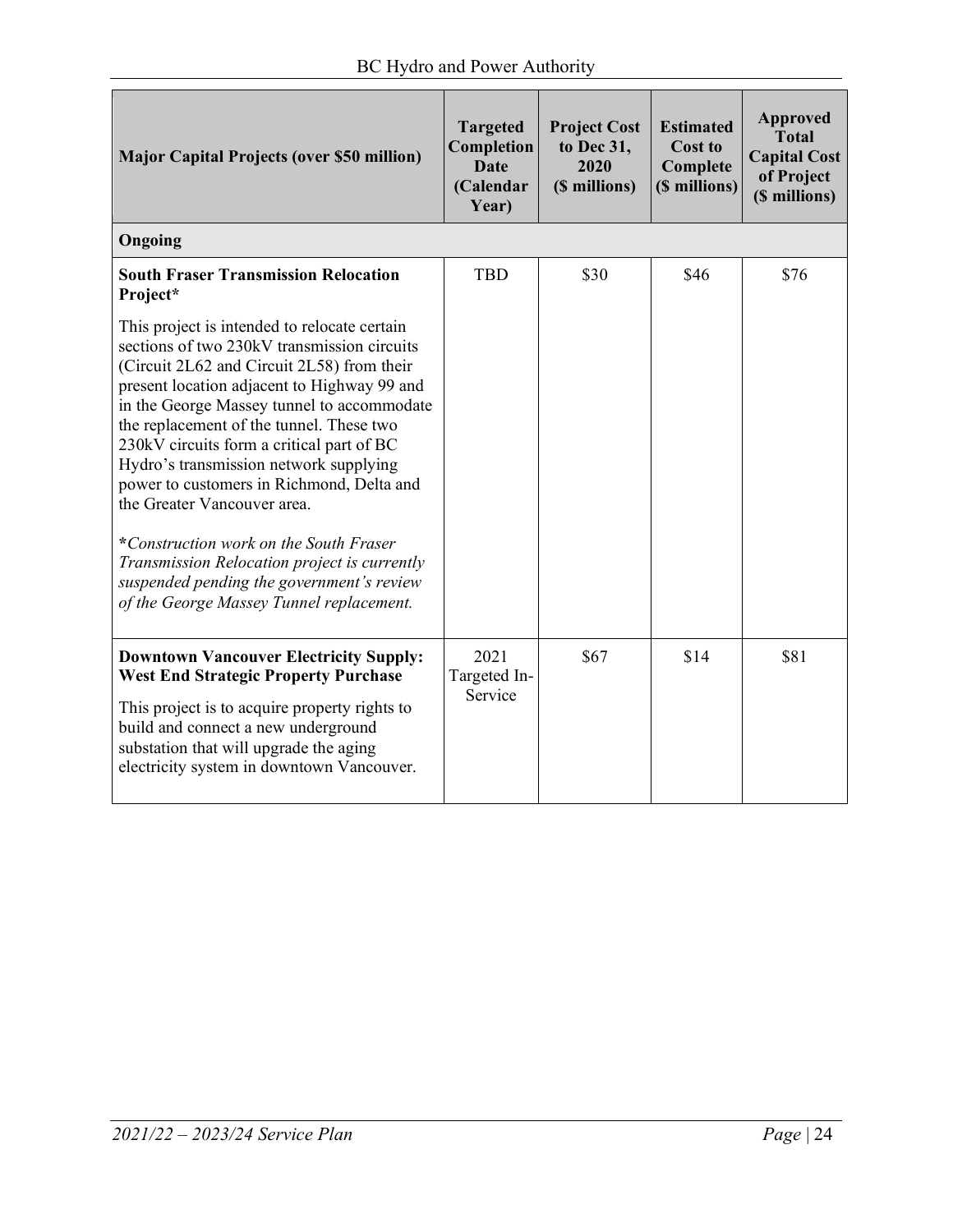| <b>Major Capital Projects (over \$50 million)</b>                                                                                                                                                                                                                                                                                                                                                                                                                                                                                                                                    | <b>Targeted</b><br>Completion<br><b>Date</b><br>(Calendar<br>Year) | <b>Project Cost</b><br>to Dec 31,<br>2020<br>(\$ millions) | <b>Estimated</b><br><b>Cost to</b><br>Complete<br>(\$ millions) | <b>Approved</b><br><b>Total</b><br><b>Capital Cost</b><br>of Project<br>(\$ millions) |
|--------------------------------------------------------------------------------------------------------------------------------------------------------------------------------------------------------------------------------------------------------------------------------------------------------------------------------------------------------------------------------------------------------------------------------------------------------------------------------------------------------------------------------------------------------------------------------------|--------------------------------------------------------------------|------------------------------------------------------------|-----------------------------------------------------------------|---------------------------------------------------------------------------------------|
| <b>Peace Region Electricity Supply (PRES)</b><br>Project<br>This project is needed to provide sufficient<br>transmission system capacity to serve load<br>growth and increase the reliability of<br>electricity supply to existing customers in the<br>South Peace. This project will facilitate<br>reductions in provincial greenhouse gas<br>emissions by enabling electrification of<br>natural gas production, processing, and<br>compression.                                                                                                                                   | 2021<br>Targeted In-<br>Service                                    | \$193                                                      | \$92                                                            | \$285*                                                                                |
| *The total cost represents the gross cost of the<br>project and has not been netted for potential<br>Federal Government contributions.                                                                                                                                                                                                                                                                                                                                                                                                                                               |                                                                    |                                                            |                                                                 |                                                                                       |
| <b>LNG Canada Load Interconnection Project</b><br>This project is to facilitate the interconnection<br>of LNG Canada's facility. A new double<br>circuit 287kV transmission line will be<br>constructed from Minette Substation (MIN) to<br>LNG Canada's facility and system<br>reinforcements at MIN will also be<br>implemented. Under BC Hydro's standard<br>tariffs, the customer is required to pay for a<br>portion of this project's costs.<br>*The total cost represents the gross cost of the<br>project and has not been netted for a<br>customer's contribution of \$24M. | 2021<br>Targeted In-<br>Service                                    | \$65                                                       | \$17                                                            | \$82*                                                                                 |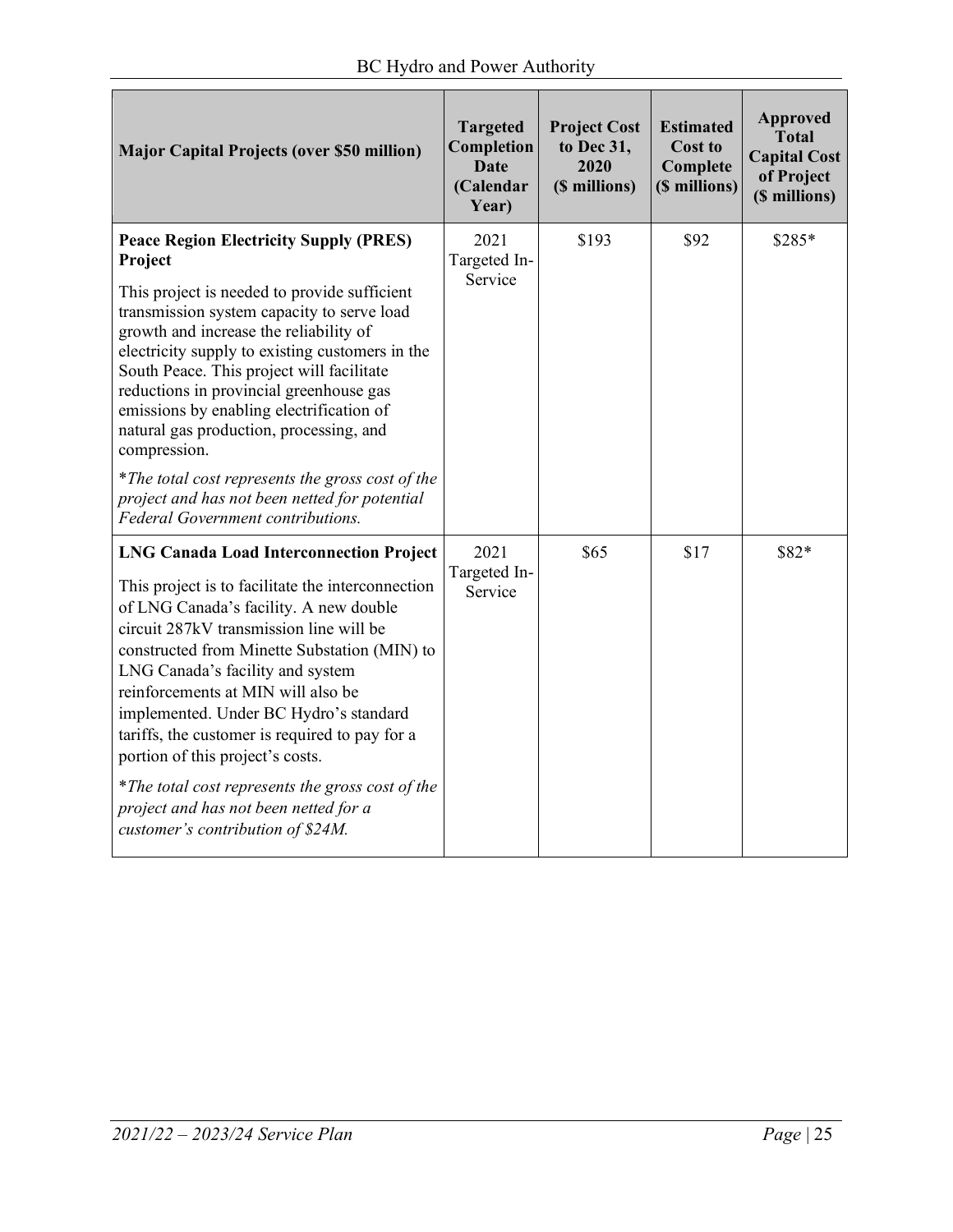| <b>Major Capital Projects (over \$50 million)</b>                                                                                                                                                                                                                                                                                                                                                                                                                                                       | <b>Targeted</b><br>Completion<br><b>Date</b><br>(Calendar<br>Year) | <b>Project Cost</b><br>to Dec 31,<br>2020<br>(\$ millions) | <b>Estimated</b><br><b>Cost to</b><br>Complete<br>(\$ millions) | <b>Approved</b><br><b>Total</b><br><b>Capital Cost</b><br>of Project<br>(\$ millions) |
|---------------------------------------------------------------------------------------------------------------------------------------------------------------------------------------------------------------------------------------------------------------------------------------------------------------------------------------------------------------------------------------------------------------------------------------------------------------------------------------------------------|--------------------------------------------------------------------|------------------------------------------------------------|-----------------------------------------------------------------|---------------------------------------------------------------------------------------|
| <b>Bridge River 2 Upgrade Units 7 and 8</b><br>Project<br>This project will replace the two generators<br>and other related equipment to restore the<br>historical operating capacity. Units 7 and 8<br>were placed into service in 1960, are<br>unreliable and in poor and unsatisfactory<br>condition.                                                                                                                                                                                                | 2021<br>Targeted In-<br>Service                                    | \$50                                                       | \$36                                                            | \$86                                                                                  |
| <b>Wahleach Refurbish Generator Project</b><br>This project will improve the reliability of the<br>generator at Wahleach Generating Facility,<br>and its scope includes replacement of the<br>stator and rotor poles, refurbishment of the<br>remaining major components, and a<br>combination of new, replacement, and<br>refurbishment of the auxiliary components.<br>The project also includes the installation of a<br>new powerhouse crane and structural<br>upgrades to the powerhouse building. | 2022<br>Targeted In-<br>Service                                    | \$24                                                       | \$27                                                            | \$51                                                                                  |
| Mica Replace Units 1 to 4 Generator<br><b>Transformers Project</b><br>This project will address the reliability and<br>safety risks of the Unit 1-4 Generator Step-up<br>Unit transformers at the Mica Generating<br>Station, which are nearing end of life. There is<br>a heightened reliability and safety risk from<br>continuing to operate these transformers in an<br>underground powerhouse as they age.                                                                                         | 2022<br>Targeted In-<br>Service                                    | \$41                                                       | \$39                                                            | \$80                                                                                  |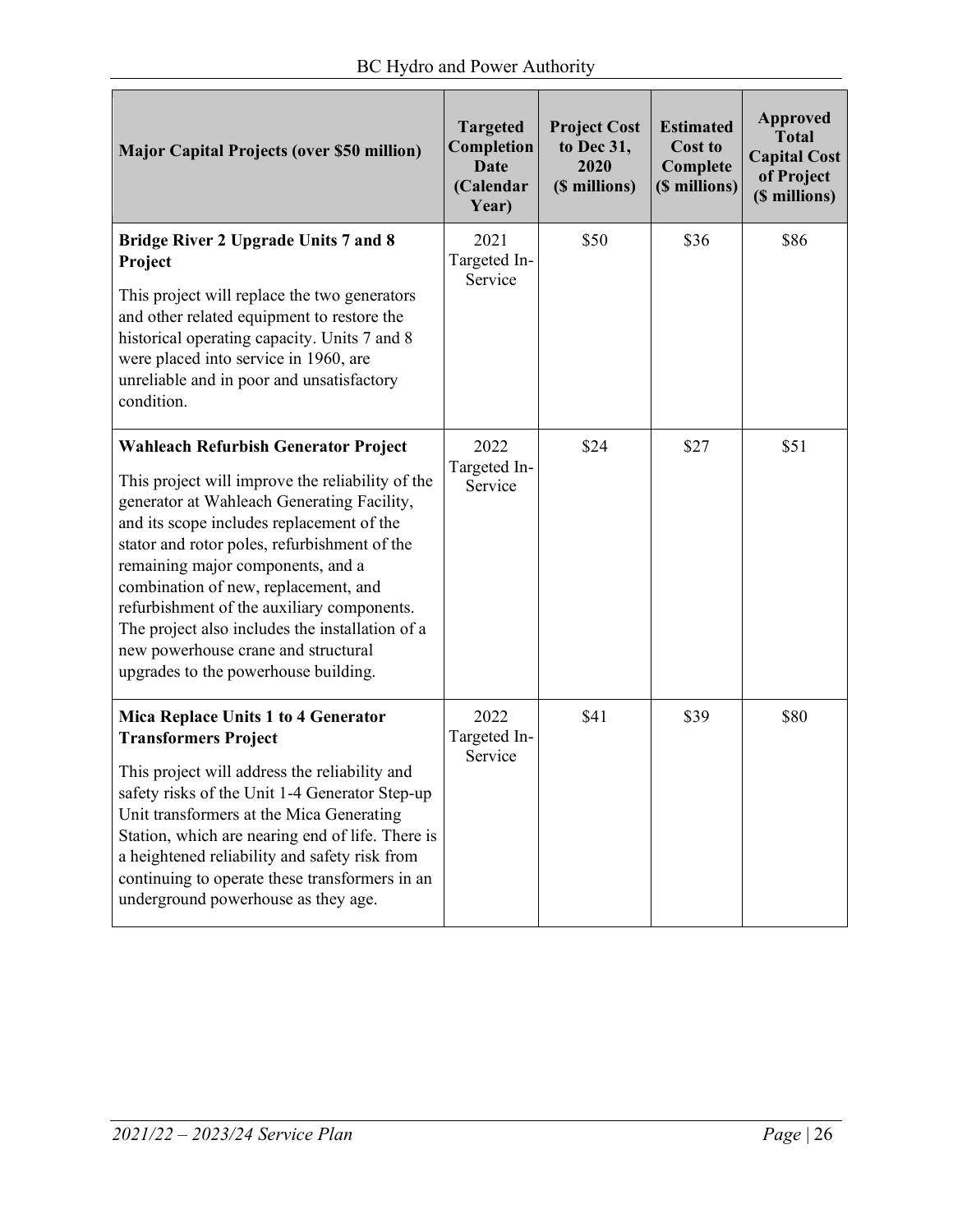| <b>Major Capital Projects (over \$50 million)</b>                                                                                                                                                                                                                                                                                                                                                                                                                                                                                                                                                                                                              | <b>Targeted</b><br>Completion<br><b>Date</b><br>(Calendar<br>Year) | <b>Project Cost</b><br>to Dec 31,<br>2020<br>(\$ millions) | <b>Estimated</b><br>Cost to<br>Complete<br>(\$ millions) | Approved<br><b>Total</b><br><b>Capital Cost</b><br>of Project<br>(\$ millions) |
|----------------------------------------------------------------------------------------------------------------------------------------------------------------------------------------------------------------------------------------------------------------------------------------------------------------------------------------------------------------------------------------------------------------------------------------------------------------------------------------------------------------------------------------------------------------------------------------------------------------------------------------------------------------|--------------------------------------------------------------------|------------------------------------------------------------|----------------------------------------------------------|--------------------------------------------------------------------------------|
| G.M. Shrum G1 to 10 Control System<br>Upgrade<br>This project will replace the controls<br>equipment, provide full remote-control<br>capability from the remote-control center, and<br>rectify deficiencies in the current system. The<br>condition of the legacy controls for the GMS<br>generating units, which were originally<br>installed in the 1960s and 1970s, is of<br>growing concern due to increasing<br>maintenance requirements, lack of available<br>spare parts and decreasing reliability. The<br>controls are well beyond their expected life,<br>which causes operating problems and<br>increases the risk of damage to major<br>equipment. | 2022<br>Targeted In-<br>Service                                    | \$51                                                       | \$24                                                     | \$75                                                                           |
| <b>Mount Lehman Substation Upgrade</b><br>Project<br>This project will increase the firm capacity of<br>the Mount Lehman Substation to address<br>safety and asset health concerns at both the<br>Clayburn and Sumas Way substations.                                                                                                                                                                                                                                                                                                                                                                                                                          | 2023<br>Targeted In-<br>Service                                    | \$20                                                       | \$39                                                     | \$59                                                                           |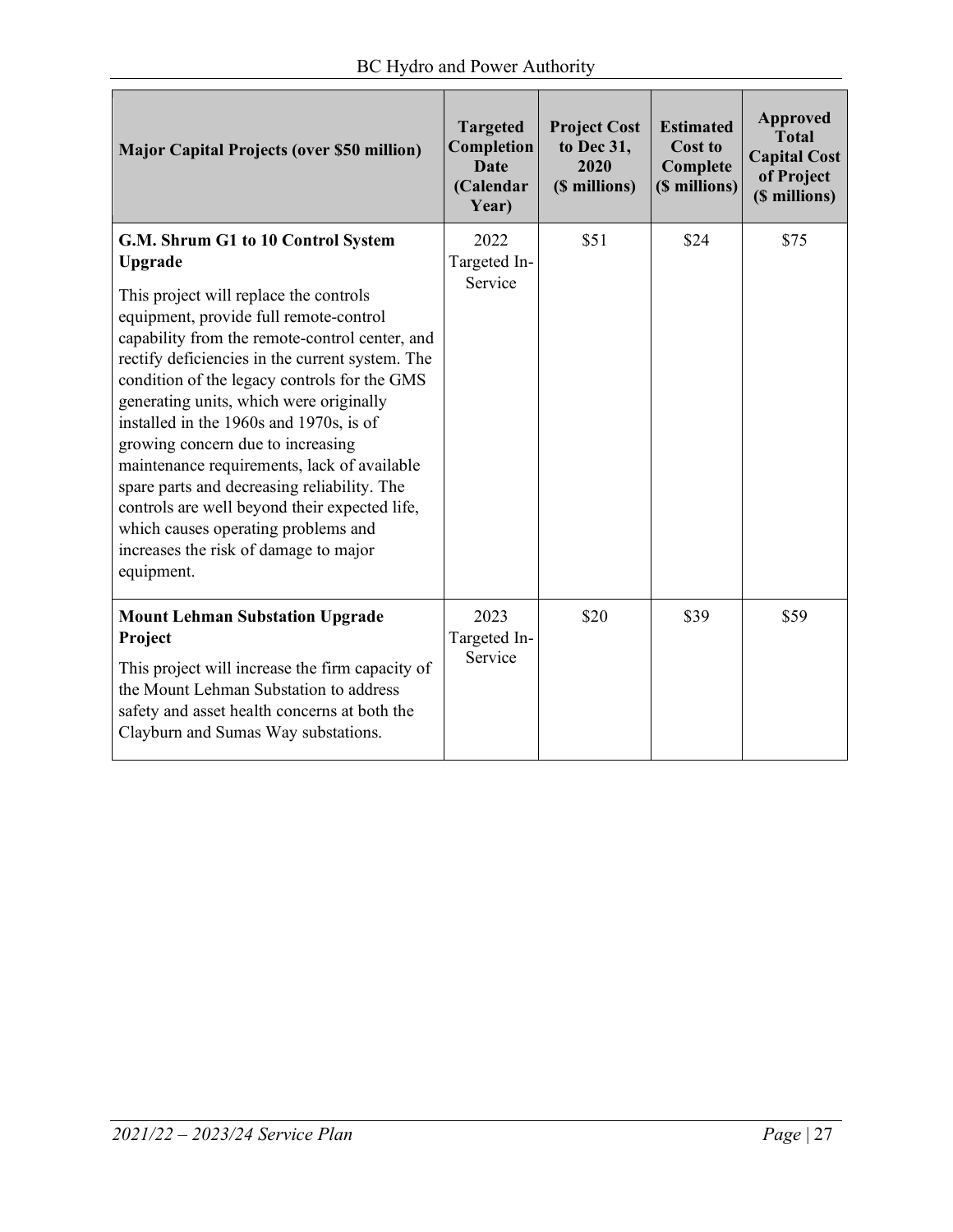| <b>Major Capital Projects (over \$50 million)</b>                                                                                                                                                                                                                                                                                                                                                                                                                                                                                                               | <b>Targeted</b><br>Completion<br><b>Date</b><br>(Calendar<br>Year) | <b>Project Cost</b><br>to Dec 31,<br>2020<br>(\$ millions) | <b>Estimated</b><br><b>Cost to</b><br>Complete<br>(\$ millions) | <b>Approved</b><br><b>Total</b><br><b>Capital Cost</b><br>of Project<br>(\$ millions) |
|-----------------------------------------------------------------------------------------------------------------------------------------------------------------------------------------------------------------------------------------------------------------------------------------------------------------------------------------------------------------------------------------------------------------------------------------------------------------------------------------------------------------------------------------------------------------|--------------------------------------------------------------------|------------------------------------------------------------|-----------------------------------------------------------------|---------------------------------------------------------------------------------------|
| <b>Street Light Replacement Program</b><br>The program will convert approximately<br>95,000 BC Hydro owned and maintained<br>High Pressure Sodium (HPS) and Mercury<br>Vapour (MV) street lights to Light Emitting<br>Diode (LED) street lights. This is required to<br>meet federal polychlorinated biphenyl (PCB)<br>environmental regulations by the end of 2025,<br>manage increasing operations and<br>maintenance costs, and better meet our<br>customers' expectations. Lights have started<br>to be converted and conversions will<br>complete in 2023. | 2023<br>Targeted In-<br>Service                                    | \$4                                                        | \$76                                                            | \$80                                                                                  |
| 5L063 Telkwa Project<br>This project will increase the reliability and<br>reduce the safety risks of the 500kV radial<br>transmission line (5L063) that provides<br>service for customers in Northwest British<br>Columbia. A portion of the 5L063 line will be<br>relocated away from the current area of<br>unstable terrain.                                                                                                                                                                                                                                 | 2023<br>Targeted In-<br>Service                                    | \$15                                                       | \$51                                                            | \$66                                                                                  |
| <b>Mica Modernize Controls Project</b><br>This project will address the reliability,<br>maintainability, and operability of the Units 1-<br>4 exciters, governors, unit controls and<br>control room controls at the Mica Creek<br>Generating Station.                                                                                                                                                                                                                                                                                                          | 2023<br>Targeted In-<br>Service                                    | \$26                                                       | \$30                                                            | \$56                                                                                  |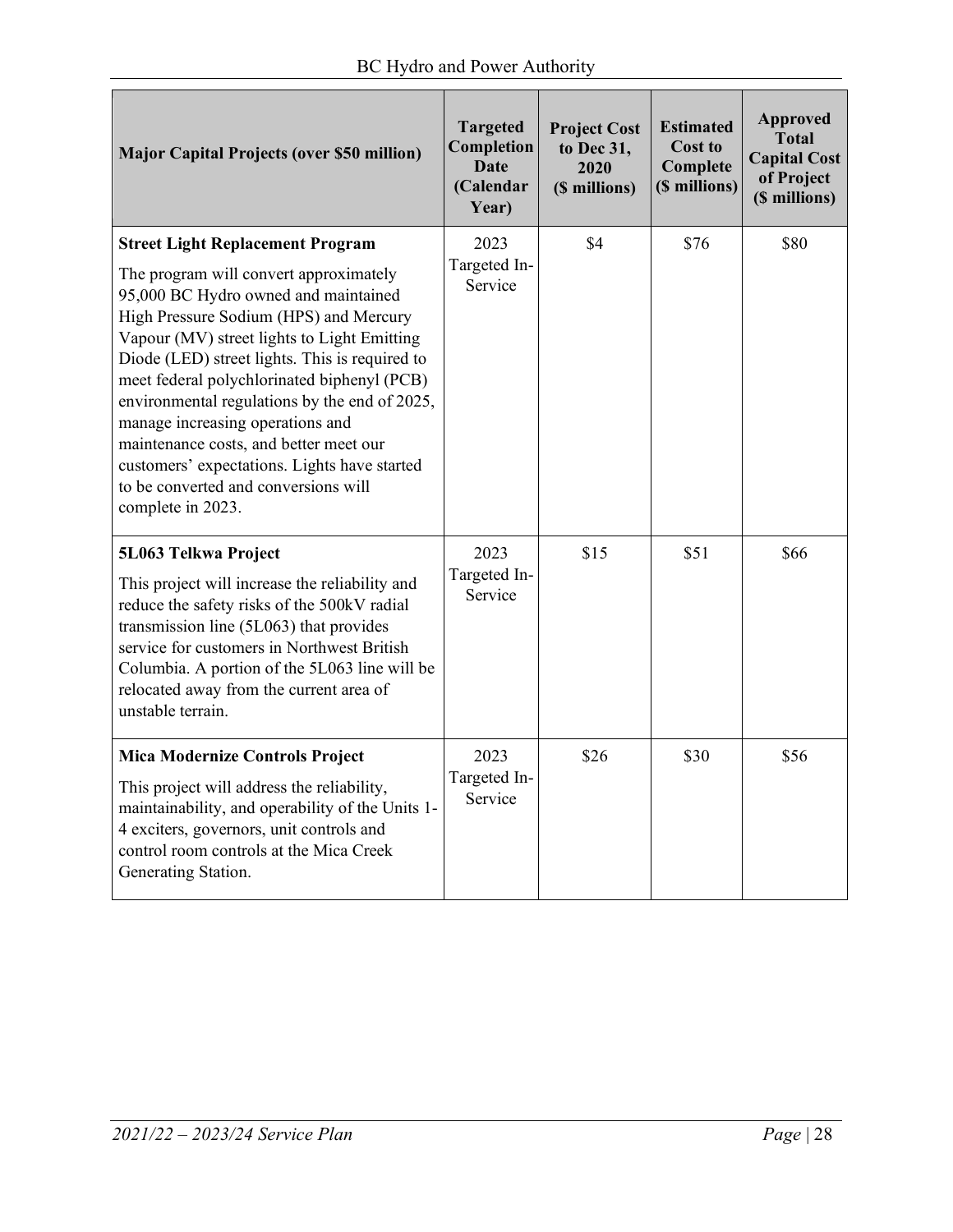| <b>Major Capital Projects (over \$50 million)</b>                                                  | <b>Targeted</b><br>Completion<br>Date<br>(Calendar<br>Year) | <b>Project Cost</b><br>to Dec 31,<br>2020<br>(\$ millions) | <b>Estimated</b><br>Cost to<br>Complete<br>(\$ millions) | <b>Approved</b><br><b>Total</b><br><b>Capital Cost</b><br>of Project<br>(\$ millions) |
|----------------------------------------------------------------------------------------------------|-------------------------------------------------------------|------------------------------------------------------------|----------------------------------------------------------|---------------------------------------------------------------------------------------|
| <b>Capilano Substation Upgrade Project</b><br>This project will address the existing asset         | 2024<br>Targeted In-                                        | \$11                                                       | \$76                                                     | \$87                                                                                  |
| health, reliability, safety, and environmental<br>issues associated with the Capilano              | Service                                                     |                                                            |                                                          |                                                                                       |
| Substation, and to ensure that the capacity of<br>the substation meets the long term area needs.   |                                                             |                                                            |                                                          |                                                                                       |
| The project will also introduce a 25kV source<br>to enable 25kV voltage conversion and             |                                                             |                                                            |                                                          |                                                                                       |
| facilitate the execution of other future                                                           |                                                             |                                                            |                                                          |                                                                                       |
| substation projects in the North Shore area.                                                       |                                                             |                                                            |                                                          |                                                                                       |
| <b>Sperling Substation (SPG) Metalclad</b>                                                         | 2024                                                        | \$5                                                        | \$49                                                     | \$54                                                                                  |
| <b>Switchgear Replacement Project</b>                                                              | Targeted In-<br>Service                                     |                                                            |                                                          |                                                                                       |
| This project will address the existing asset                                                       |                                                             |                                                            |                                                          |                                                                                       |
| health, reliability and safety risks associated<br>with the 12kV 60 series feeder section and the  |                                                             |                                                            |                                                          |                                                                                       |
| bulk oil breaker in the 12 kV 70/80 series                                                         |                                                             |                                                            |                                                          |                                                                                       |
| feeder section, insufficient electrical                                                            |                                                             |                                                            |                                                          |                                                                                       |
| clearances in the 60 series feeder section, and<br>arc flash safety risks associated with the 12kV |                                                             |                                                            |                                                          |                                                                                       |
| indoor metalclad switchgear.                                                                       |                                                             |                                                            |                                                          |                                                                                       |
|                                                                                                    |                                                             |                                                            |                                                          |                                                                                       |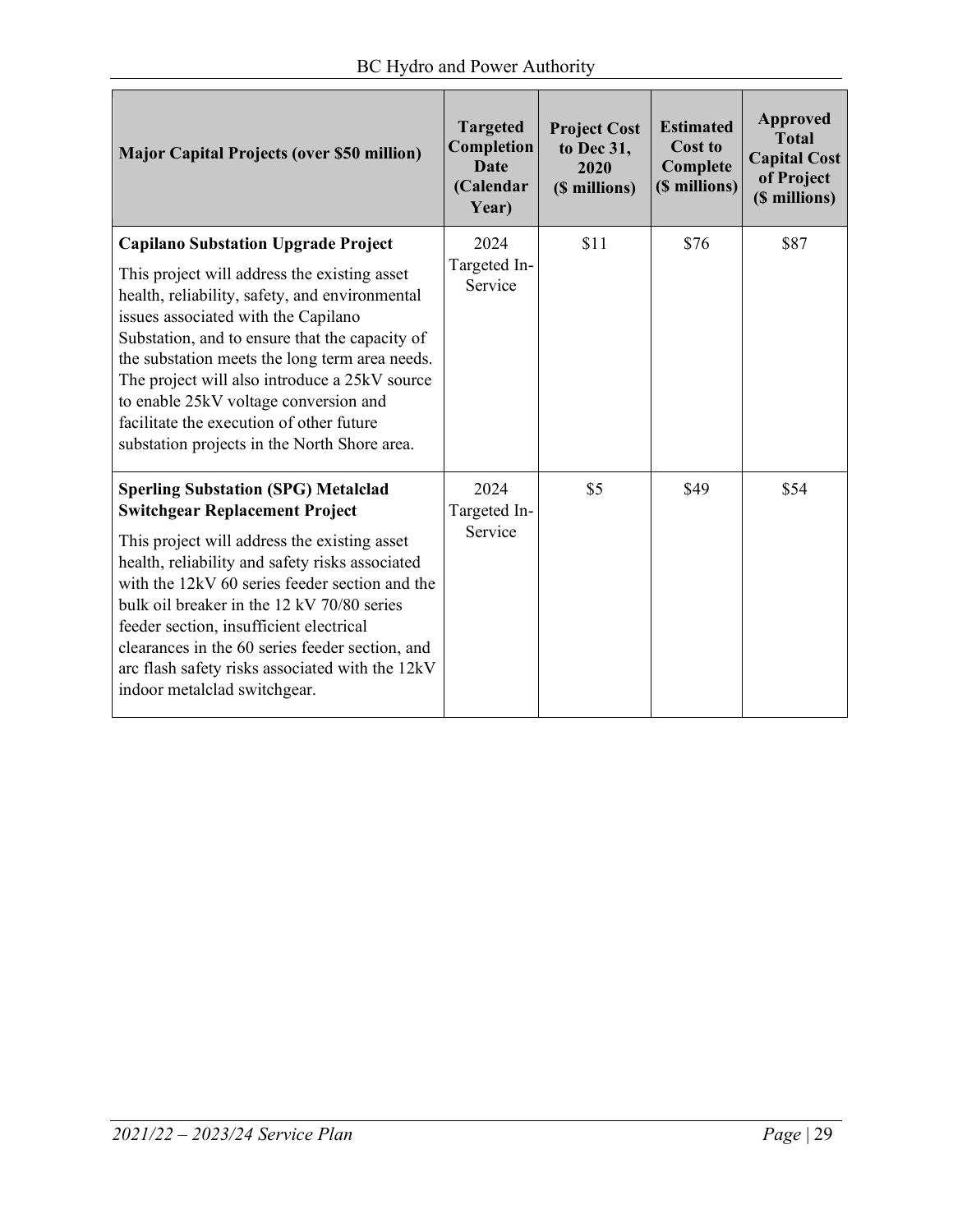| <b>Major Capital Projects (over \$50 million)</b>                                                                                                                                                                                                                                                                                                                                                                                                                                                                                                                                                                                                                                                                                                                                                                                                                                                                                                                                    | <b>Targeted</b><br>Completion<br><b>Date</b><br>(Calendar<br>Year) | <b>Project Cost</b><br>to Dec 31,<br>2020<br>(\$ millions) | <b>Estimated</b><br><b>Cost to</b><br>Complete<br>(\$ millions) | <b>Estimated</b><br><b>Total</b><br><b>Capital Cost</b><br>of Project<br>(\$ millions) |
|--------------------------------------------------------------------------------------------------------------------------------------------------------------------------------------------------------------------------------------------------------------------------------------------------------------------------------------------------------------------------------------------------------------------------------------------------------------------------------------------------------------------------------------------------------------------------------------------------------------------------------------------------------------------------------------------------------------------------------------------------------------------------------------------------------------------------------------------------------------------------------------------------------------------------------------------------------------------------------------|--------------------------------------------------------------------|------------------------------------------------------------|-----------------------------------------------------------------|----------------------------------------------------------------------------------------|
| Site C Project***<br>This project will construct a third dam and a<br>hydroelectric generating station on the Peace<br>River approximately seven kilometres<br>southwest of Fort St. John. It will be capable<br>of producing approximately 5,100 gigawatt-<br>hours of electricity annually and 1,100<br>megawatts of capacity. Site C will provide<br>clean, renewable and cost-effective power in<br>B.C. for more than 100 years.<br>*Planned in-service date for all units.<br>**Site C project total anticipated cost and<br>project cost to date include capital costs,<br>charges subject to regulatory deferral and<br>certain operating expenditures.<br>***As announced on February 26, 2021, the<br>cost of the Site C project is estimated at \$16<br>billion, with a one year delay to 2025 for the<br>project in-service date.BC Hydro continues to<br>review the updated cost estimate, along with<br>risks, further to recommended actions in the<br>Milburn Report | $2025*$<br>Targeted In-<br>Service                                 | \$6,455                                                    | \$9,545                                                         | $$16,000**$                                                                            |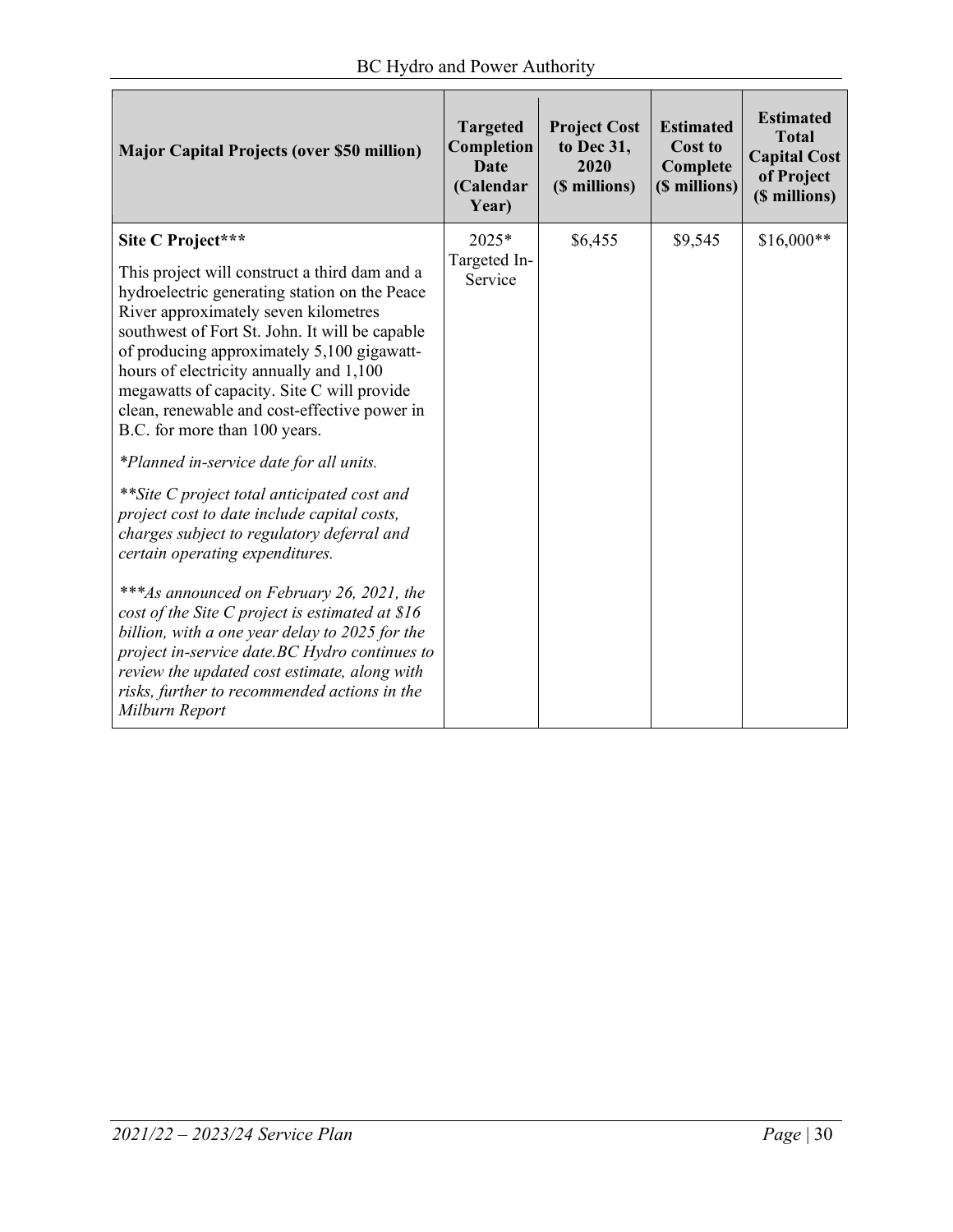# **Information Technology (IT) Projects over \$20 million**

BC Hydro has the following IT project with capital costs expected to exceed \$20 million. This project has been approved by the Board of Directors.

| Significant IT Projects (over \$20 million in<br>total)                                                                                                                                                                                                                                                           | <b>Targeted</b><br><b>Completion</b><br>Date<br>(Calendar<br>Year) | <b>Project Cost</b><br>to Dec 31,<br>2020<br>(\$ millions) | <b>Estimated</b><br>Cost to<br>Complete<br>(\$ millions) | Anticipated<br><b>Total Capital</b><br>Cost of<br>Project<br>(\$ millions) |
|-------------------------------------------------------------------------------------------------------------------------------------------------------------------------------------------------------------------------------------------------------------------------------------------------------------------|--------------------------------------------------------------------|------------------------------------------------------------|----------------------------------------------------------|----------------------------------------------------------------------------|
| <b>Project Recently Put Into Service</b>                                                                                                                                                                                                                                                                          |                                                                    |                                                            |                                                          |                                                                            |
| <b>Supply Chain Applications Project</b><br>This project replaced BC Hydro's existing<br>PassPort supply chain information technology<br>(IT) system with an SAP-based IT system and<br>made improvements to BC Hydro's supply<br>chain business processes for third-party<br>materials and service acquisitions. | $2020$ In-<br>Service                                              | \$67                                                       | \$2                                                      | \$69                                                                       |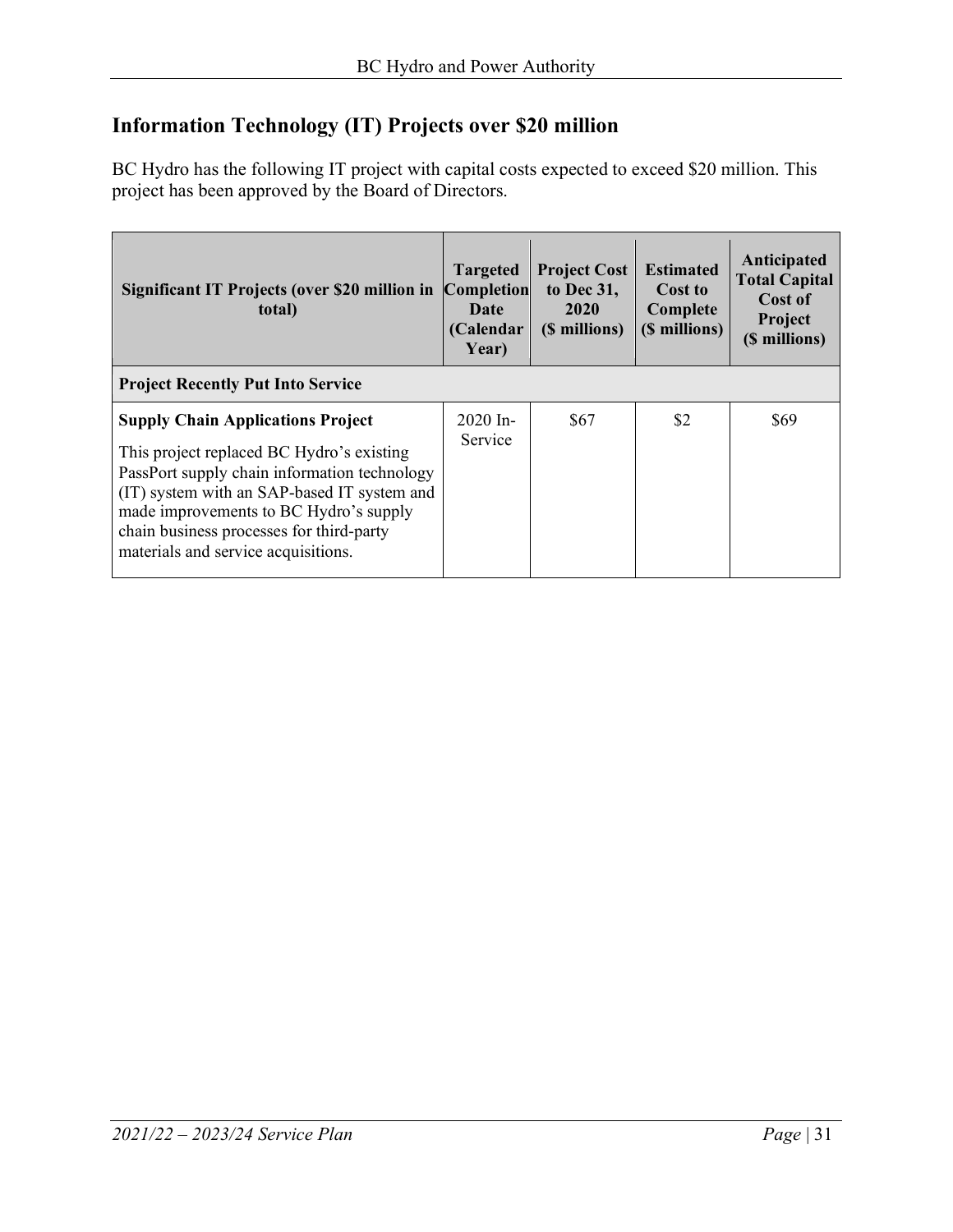# <span id="page-31-0"></span>**Appendix A: Additional Information**

# **Corporate Governance**

Information about Corporate Governance can be found at:

[http://www.bchydro.com/about/accountability\\_reports/financial\\_reports/service\\_plan.html.](http://www.bchydro.com/about/accountability_reports/financial_reports/service_plan.html)

This includes links to information regarding, and includes all information detailed in the Best Practice Guidelines: Governance and Disclosure Guidelines for Governing Boards of British Columbia Public Sector Organizations:

- Board of Directors
- Executive Team
- Code of Conduct
- Board Governance Manual

# **Organizational Overview**

Information about BC Hydro's organizational overview can be found at:

<https://www.bchydro.com/toolbar/about.html>

This includes links to information about BC Hydro's operations, governance and mandate.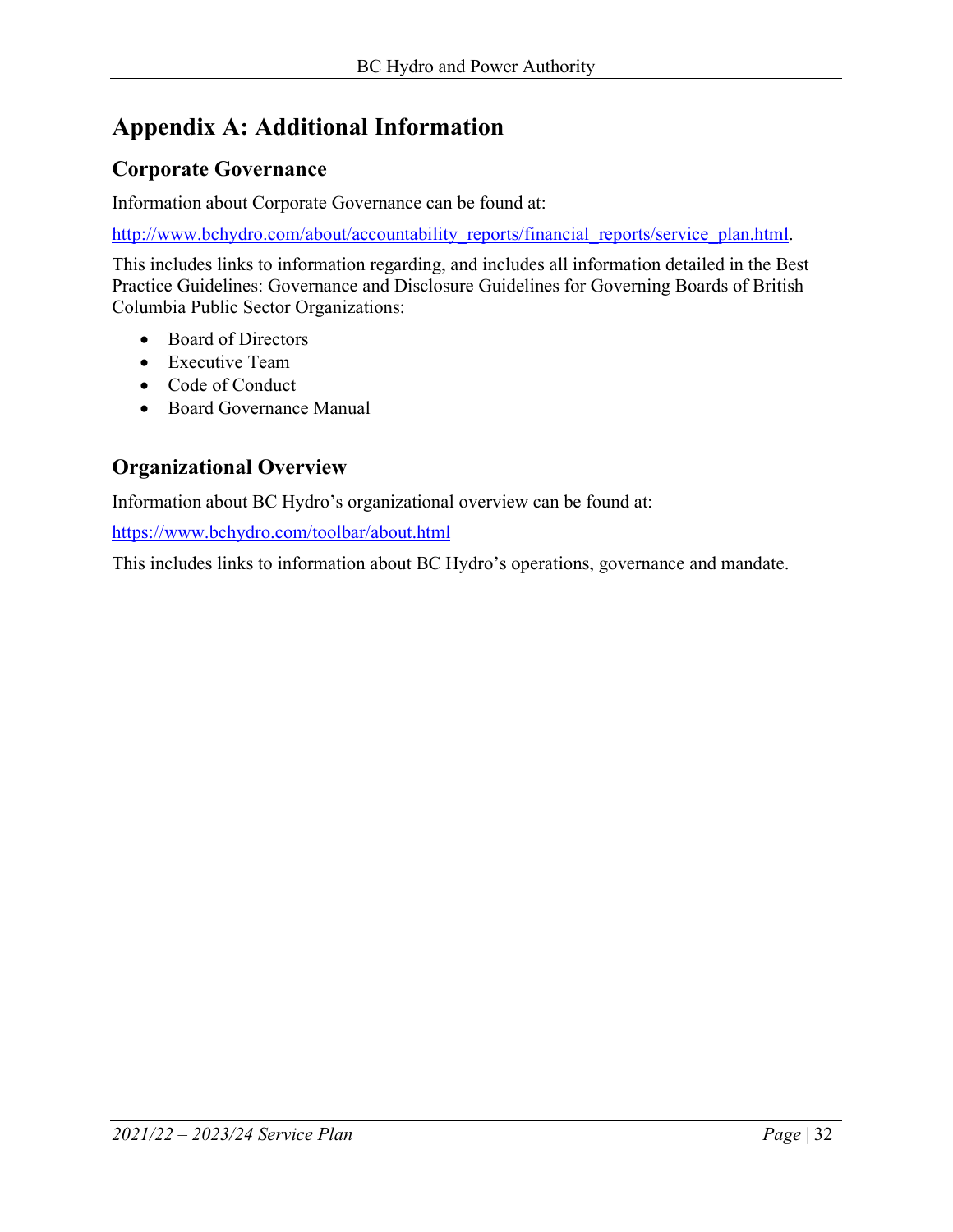# <span id="page-32-0"></span>**Appendix B: Subsidiaries and Operating Segments**

# **Active Subsidiaries**

As wholly-owned subsidiaries, and like BC Hydro itself, Powerex Corp. and Powertech Labs Inc. follow best practices in corporate governance and subsidiary activities align with BC Hydro's mandate, strategic priorities and fiscal plan.

# **Powerex Corp.**

Powerex Corp., an energy marketer, is a wholly-owned corporate subsidiary of BC Hydro and a key participant in wholesale energy markets across North America. Powerex's business consists of trading wholesale power and natural gas, environmental products (renewable energy credits or other similar products), carbon products (allowances and other similar products), ancillary energy services, and financial energy products.

Through its contractual agreements with BC Hydro, Powerex supports BC Hydro's system requirements by importing and exporting energy. Powerex also markets, through a contractual agreement with the Province, the Canadian Entitlement to the Downstream Power Benefits under the Columbia River Treaty.

The Chief Executive Officer (CEO) of Powerex reports directly to the Board of Directors of Powerex. The Chair of the Powerex Board ensures the Board of BC Hydro is informed of Powerex's key strategies and business activities. The Powerex CEO also informs the BC Hydro President & CEO and Executive Team of Powerex's key strategies and business activities.

Powerex operates in competitive and complex wholesale energy-markets, which can cause net income in any given year to vary significantly. Market, economic and weather conditions, reduced hydro system flexibility, unrealized mark-to-market gains or losses and the strength of the Canadian dollar can materially impact Powerex net income. The Service Plan forecast includes annual trade income from Powerex of approximately \$190 million per year for 2021/22 to 2023/24, based on the average earnings over the last five fiscal years. For more information, visit [powerex.com](https://powerex.com/)

#### **Board of Directors:**

- Ken Peterson Chair
- Len Boggio
- Valerie Lambert
- Chris O'Riley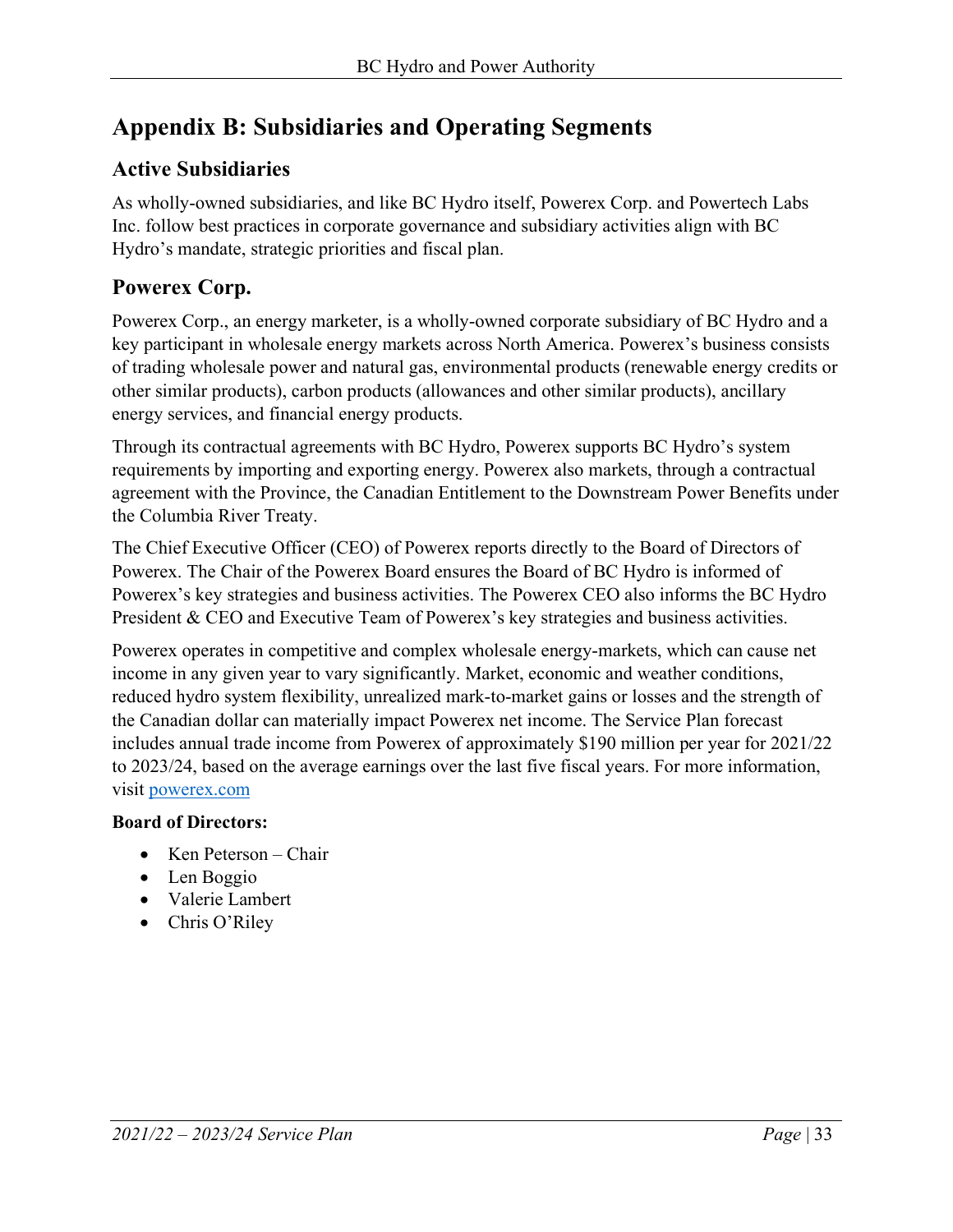#### **Powertech Labs Inc.**

Powertech Labs Inc., operating in Surrey since its inception in 1979, is a wholly-owned subsidiary of BC Hydro. Powertech is internationally recognized as technical experts in a range of fields related to the electric utility and clean energy industries and offers services and solutions including performance and type testing, asset lifecycle management solutions, engineering studies, and power system modelling and analysis to energy clients, including BC Hydro, and other sectors globally. Powertech is also a technical leader in hydrogen energy, providing certification, performance, and safety testing services for hydrogen components and systems, as well as the design and construction of innovative hydrogen vehicle refueling systems.

The President and CEO of Powertech reports to Powertech's Chair of the Board. The Powertech Board is chaired by BC Hydro's President and CEO and its Directors include senior Executives of BC Hydro.

The Service Plan forecast includes annual net income from Powertech ranging from approximately \$2 to \$4 million per year for 2021/22 to 2023/24. For more information, visit [powertechlabs.com.](https://www.powertechlabs.com/)

#### **Board of Directors:**

- Chris O'Riley Chair
- Melissa Holland
- Kip Morison
- David Wong

#### **Other Subsidiaries**

BC Hydro has created or retained a number of other subsidiaries for various purposes, including holding licences in other jurisdictions, to manage real estate holdings and to manage various risks.

All the staff and management needs of the active subsidiaries below are fulfilled by BC Hydro employees, who perform these duties without additional remuneration. Three of these subsidiaries are considered active:

#### **BCHPA Captive Insurance Company Ltd.**

Procures insurance products and services on behalf of BC Hydro.

#### **Columbia Hydro Constructors Ltd.**

Administers and supplies the labour force to specified projects.

#### **Tongass Power and Light Company**

Provides electrical power to Hyder, Alaska from Stewart, B.C. due to its remoteness from the Alaska electrical system.